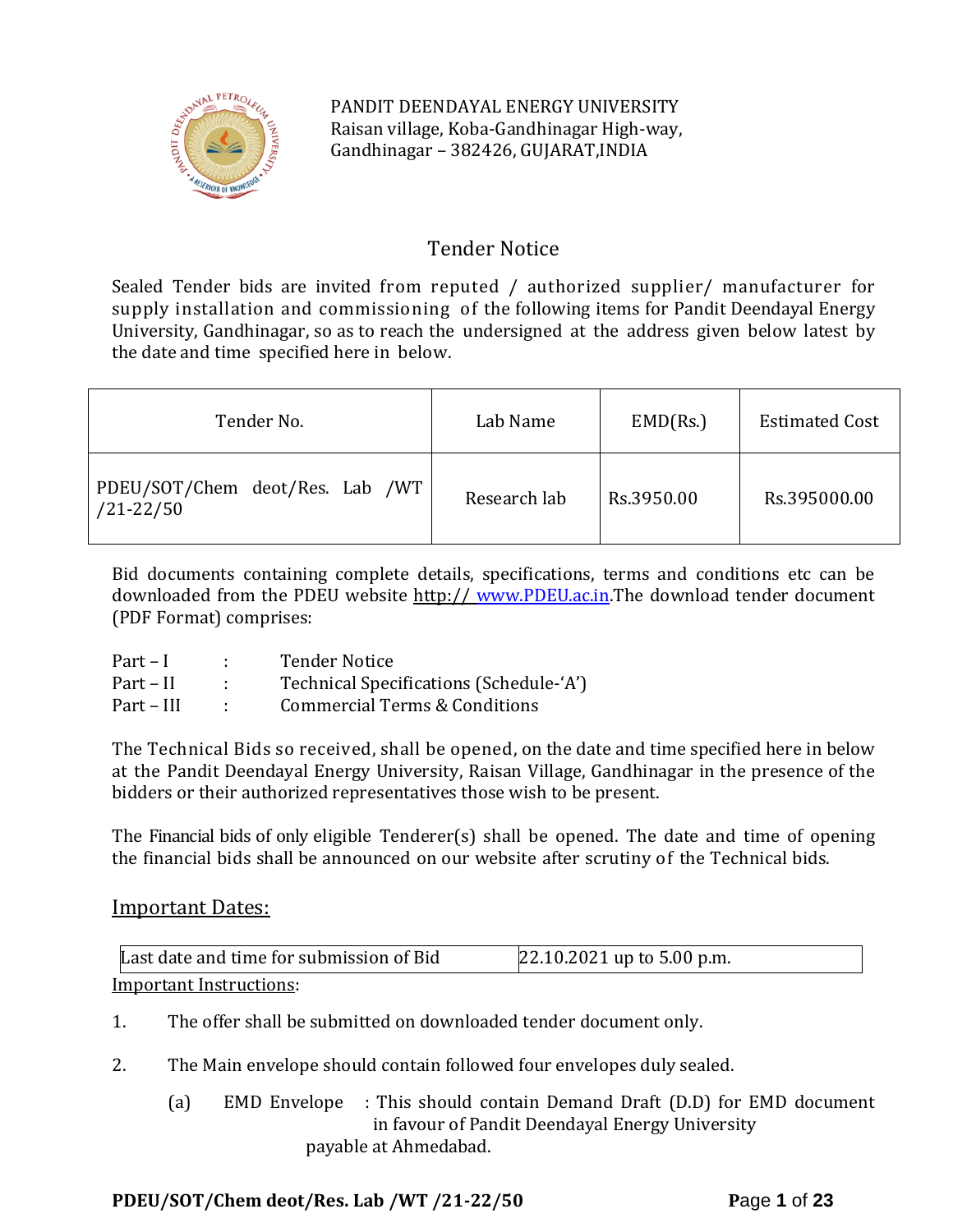- (b) Technical Bid : Schedule- 'A'
- (c) General Commercial Terms & Conditions
- (d) Price Bid : (Schedule 'B') should contain only Price Bid.

All the four envelopes should be super scribed with tender No., date of opening and Name of the bidder.

- 3. Offer without EMD is liable to be rejected forthwith.
- 4. The Tender, duly completed, should be sent by RPAD or Speed Post or Courier Service (Hand Delivery is not acceptable) so as to reach latest by the date and time specified here in above. Tender received after the due date and time shall be rejected irrespective of delay due to postal service or any other reasons.
- 5. Any technical query, information clarification pertaining to this tender may be referred to Dr. SK Dash / Dr. Anirban Day (Email: [sk.dash@sot.pdpu.ac.in](mailto:sk.dash@sot.pdpu.ac.in) / anirban.dey@sot.pdpu.ac.in) OR [purchase@PDEU.ac.in](mailto:purchase@pdpu.ac.in)

PDEU reserves right to reject any OR all tenders without assigning any reason.

Sd/-

Registrar Pandit Deendayal Energy University Raisan village, Koba-Gandhinagar High-way, Gandhinagar – 382426, GUJARAT,INDIA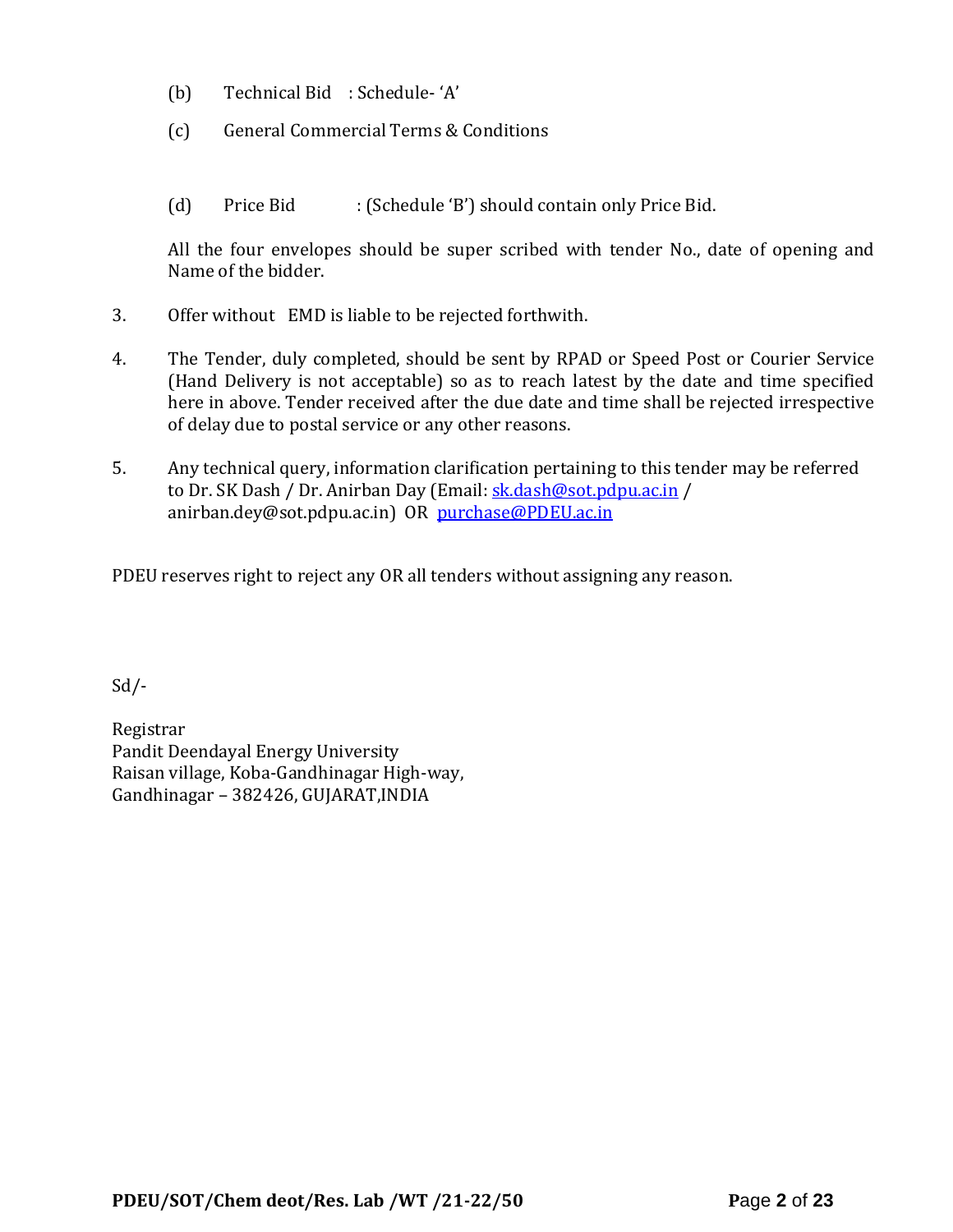## PART-II

## SCHEDULE-'A'

# DETAILS TECHNICAL SPECIFICATION FOR FABRICATED MULTIPURPOS HIGH

# TEMPERATURE JACKETED REACTOR WITH CONDENSER AND INSTRUMENTS

| Name of the                                                                                                          | Specification<br>Qty                                                                                                                                                                                                                                                                                                                                                                                                                                                                                                                                                                                                                             |    |  |
|----------------------------------------------------------------------------------------------------------------------|--------------------------------------------------------------------------------------------------------------------------------------------------------------------------------------------------------------------------------------------------------------------------------------------------------------------------------------------------------------------------------------------------------------------------------------------------------------------------------------------------------------------------------------------------------------------------------------------------------------------------------------------------|----|--|
| Equipment<br><b>FABRICATED</b><br><b>MULTIPURPOS</b><br><b>HIGH</b>                                                  | Fabrication of 750 ml volume SS316 Jacketed Reactor (with<br>baffles inside the jacket) : Material: SS-316; Stirring: Mechanical<br>with 100% leak proof Magnetic seal arrangement<br>Pressure: -14.7 Psig to 250 Psig; Design Temperature: Up to<br>300 <sup>o</sup> C (working temperature up to 220 <sup>o</sup> C) with data logging<br>system (extra 5 no. of gaskit should be provided)<br>The fabricated reactor should have:                                                                                                                                                                                                             | 01 |  |
| <b>TEMPERATURE</b><br><b>JACKETED</b><br><b>REACTOR WITH</b><br><b>CONDENSER</b><br><b>AND</b><br><b>INSTRUMENTS</b> | Reactor with 6-7 Swagelok needle valves, Swagelok<br>$\bullet$<br>Tubing and fittings.<br>Vertical air-cooled condenser with SS flexible pipe of 1<br>$\bullet$<br>inch dia. With temperature sensor.<br>Magnetic cum Mechanical Seal, with gas and liquid phase<br>$\bullet$<br>stirring t<br>VFD or RPM controlling for stirring motor with 0-1000<br><b>RPM</b><br>Pressure transmitter with SS316 MOC to be connected<br>with Honeywell data logger.<br>Hot oil circulation baffled jacket with connecter to the<br>temperature<br>$\widehat{r_2}$<br>(T1<br>P<br>Solvent<br>Motor<br>In<br>JA<br>Co <sub>2</sub> In<br>$\sqrt{2}$<br>Vacuum |    |  |
|                                                                                                                      | Condenser<br>In<br>Mechanical<br>(Magnetic) Seal<br><b>Thermowell</b><br><b>HOT Oil</b><br>Insulation<br>In<br>V5<br>Reactor<br>Condensate<br>$\mathbf{R}$ (ve)<br>Out<br>Water Jacket<br><b>HOT Oil</b><br>Out                                                                                                                                                                                                                                                                                                                                                                                                                                  |    |  |
|                                                                                                                      | $(\sqrt{7})$ $\rightarrow \infty$ For<br>Sample                                                                                                                                                                                                                                                                                                                                                                                                                                                                                                                                                                                                  |    |  |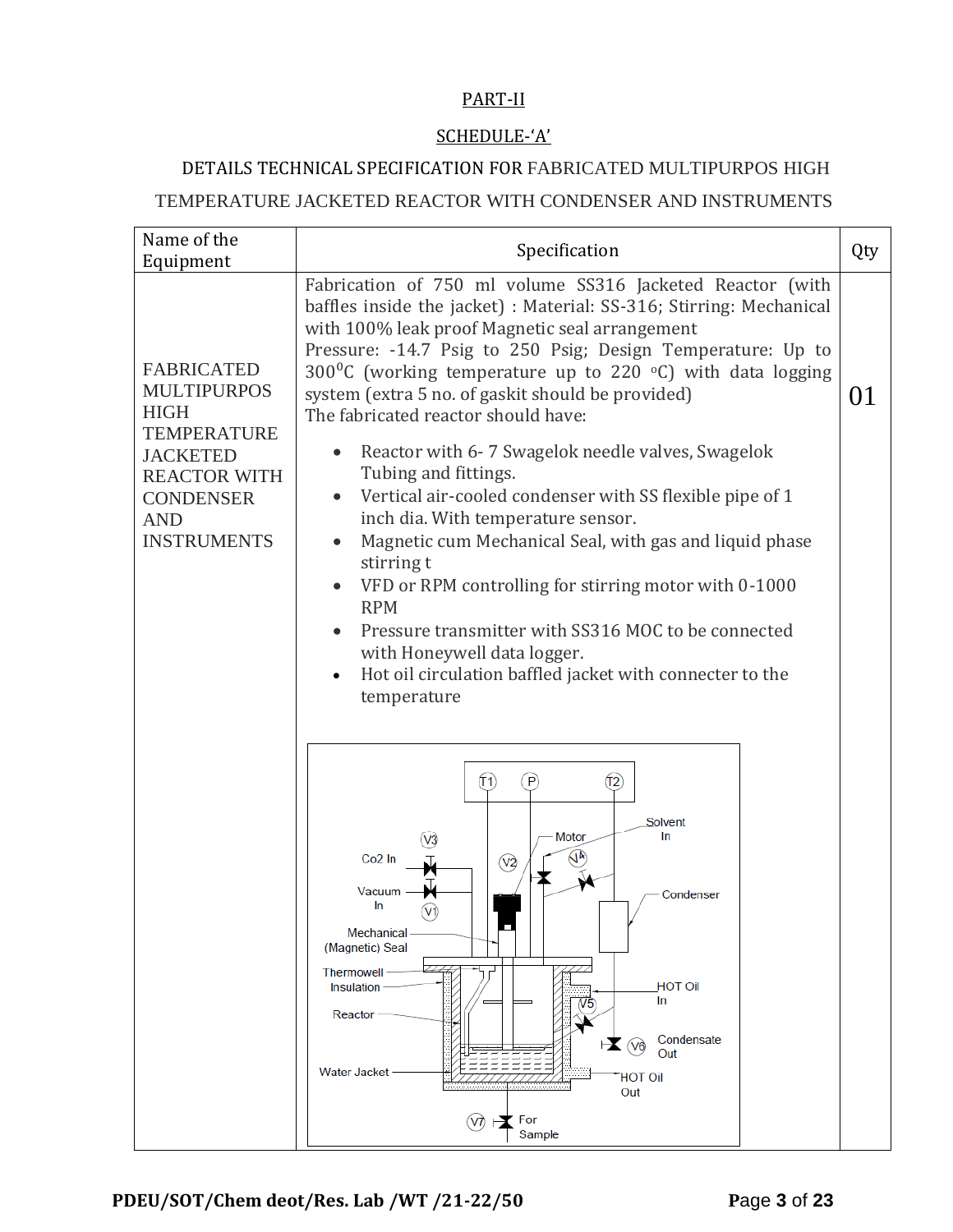#### PART-III

#### GENERAL COMMERCIAL TERMS AND CONDITIONS

#### DEFINATIONS:

- Tenderer/Supplier/Bidder: These terms are synonym and mean the firm who intends or who has submitted offer in response to this tender.
- Tender / Bid Document: means this tender document.
- PDEU: Pandit Deendayal Energy University having it office at Raisan Village, Gandhinagar-382426 and includes it's successors and assignee.
- 11. The tenderer should thoroughly read all the clauses of the tender document before submitting the duly filled in Tender.

Tenderer shall place the following ANNEXURES as FIRST EIGHT pages of their Technical Bid in the following sequence.

| <b>FIRST PAGE</b>   | <b>ANNEXURE-1</b>   |
|---------------------|---------------------|
| <b>SECOND PAGE</b>  | <b>ANNEXURE - 2</b> |
| THIRD PAGE          | <b>ANNEXURE - 3</b> |
| <b>FOURTH PAGE</b>  | <b>ANNEXURE - 4</b> |
| <b>FIFTH PAGE</b>   | <b>ANNEXURE - 5</b> |
| <b>SIXTH PAGE</b>   | <b>ANNEXURE - 6</b> |
| <b>SEVENTH PAGE</b> | <b>ANNEXURE - 7</b> |
| <b>EIGHTH PAGE</b>  | <b>ANNEXURE - 8</b> |

2 SUBMISSION OF BID DOCUMENT:

PDEU follows two bid systems. Tenderer shall submit two separate bids viz.

- a) Techno Commercial Bid (Technical Bid) and
- b) Price Bid as under.
	- (a) Technical Bid: This shall be in sealed envelope. It shall be super scribed

| Technical Bid: Tender No.      | Name of Bidder: |
|--------------------------------|-----------------|
| It shall contain the following |                 |

It shall contain the following

(i) Eight pages as mentioned in condition 1 above and

TENDERERS SHOULD FURNISH THE FOLLOWING DETAILS:

[1] Technical Specifications(Part-II) and General Term & Conditions(Part –III) of Tender Document Duly Sign on each page by Authorized Signatory as token of his acceptance.

[2] Firm's balance sheet copy of last three years.

- (ii) All the information and supporting documents for (i) above
- (iii) Details, Documents, Literature, certificates etc. for the equipment / Material offered.
- (b) Price Bid: This shall be in sealed envelope.

It shall contain offer price in the form specified in the tender document as Schedule- 'B'. The Printed Price list or price in different format will render the offer liable for rejection. It shall be super –scribed as:

Price Bid: Tender No.: Name of Bidder: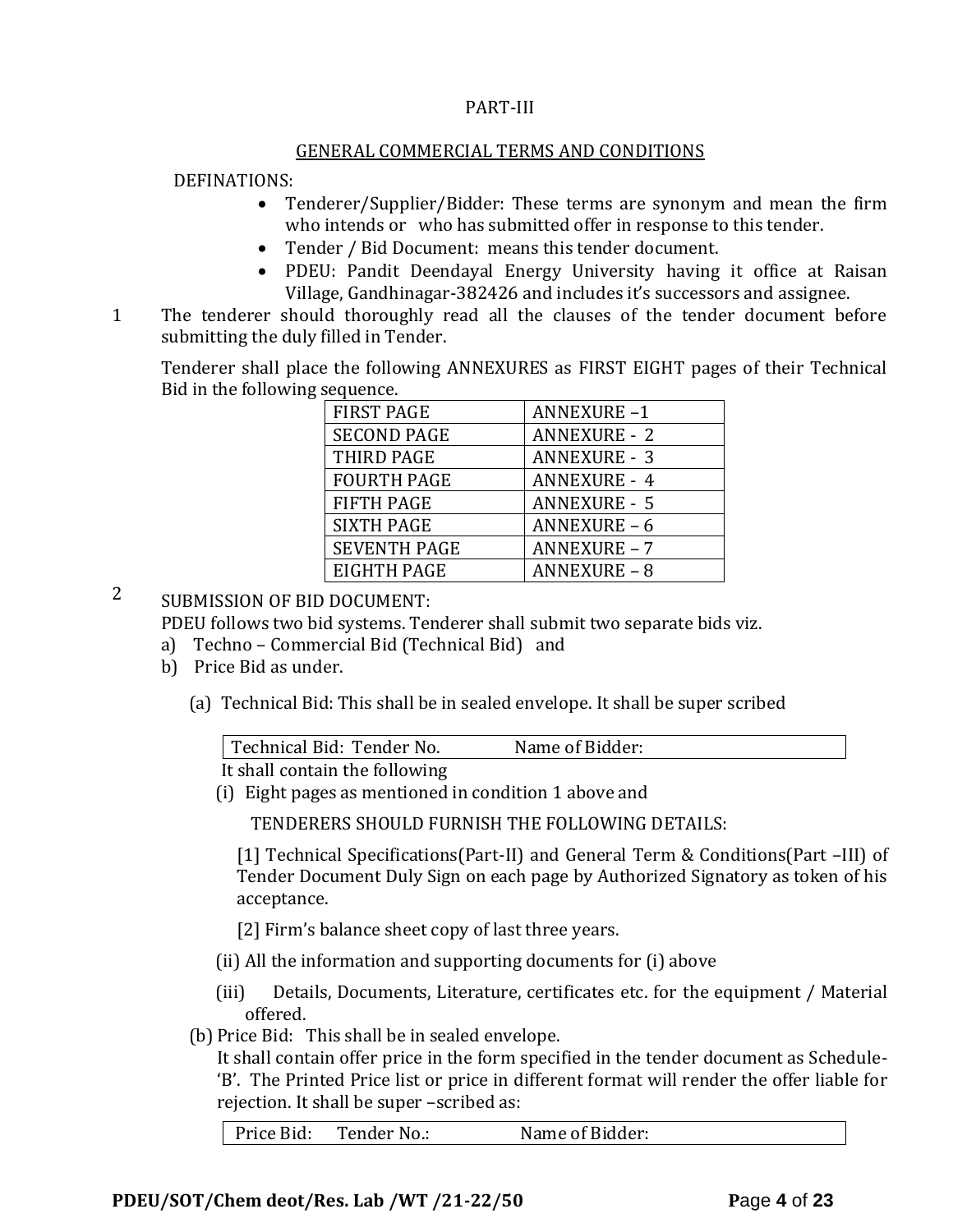c) EMD Envelope: This envelop shall contain the following:

Demand draft or Bank Guarantee, as the case may be, for EMD supporting document, as mentioned hereof, if bidder seeks exemption in EMD It shall be super – scribed as :

| <b>EMD Envelop:</b> | Tender No.: | Name of Bidder: |
|---------------------|-------------|-----------------|
|                     |             |                 |

d) Main Envelope: This envelope shall contain envelop of Technical bid, envelop of EMD and Price Bid. It shall be super – scribed as :

| Tender No.:<br>Main Envelop: | Name of Bidder: |
|------------------------------|-----------------|
|------------------------------|-----------------|

The entire bid document (Main envelope mentioned above) should be submitted so as to reach this office not later than 02.00 P.M. on due Date as specified in the tender notice through RPAD / Speed post or Courier only

Incomplete bids and amendments and additions to bids after opening of the bids will be ignored out rightly.

The technical scrutiny committee of PDEU shall evaluate the techno-commercial view of the tender. PDEU reserves the right to open or not to open the price bid of the bidders on the basis of their past performance of their supplied materials.

The price bid of those who are techno-commercially qualified shall only be opened.

## 3 PRICE EVALUATION:

No price preference shall be given on any account. All tenders will be evaluated on firm price end-cost basis; The parties however shall give the detailed break-up of the end cost. If PDEU feels that there is lack of serious competition or for any other reasons, PDEU may negotiate with the L-1 party. PDEU's decision to accept any or all tenders shall be final and binding on all the parties. However, the DG of PDEU or the Authorized committee at its sole discretion reserves the right to negotiate with other tenderer in case the technical specification of some or all products are found to be superior.

## 4 EARNEST MONEY DEPOSIT: (E.M.D.)

E.M.D. is payable @1% of the value of the items offered. The EMD is payable by Demand Draft, of any Nationalized Banks, drawn in favor of the PANDIT DEENDAYAL ENERGY UNIVERSITY, payable at Ahmedabad. If the amount of EMD is more than Rs. 25000/- the same can be paid by an irrecoverable Bank Guarantee from any nationalized Bank in a standard format prescribed by PDEU (Format given in this tender document).

## 5 DELAYED AND LATE TENDERS:

No Tender shall be accepted / opened in any case which are received after due date and time of the receipt of tender irrespective of delay due to postal services or any other reasons and PDEU shall not assume any responsibility for late receipt of tender. Any correspondence in this matter will not be entertained.

## 6 PRICES:

The details of the price shall be given in Price Bid (Schedule-B) only and nowhere else. Prices quoted shall be FIRM and on F.O.R. Destination basis (i.e. PDEU,Gandhinagar). However, the Tenderer should indicate in the Price Bid, the break-up of Unit F.O.R.

## **PDEU/SOT/Chem deot/Res. Lab /WT /21-22/50 P**age **5** of **23**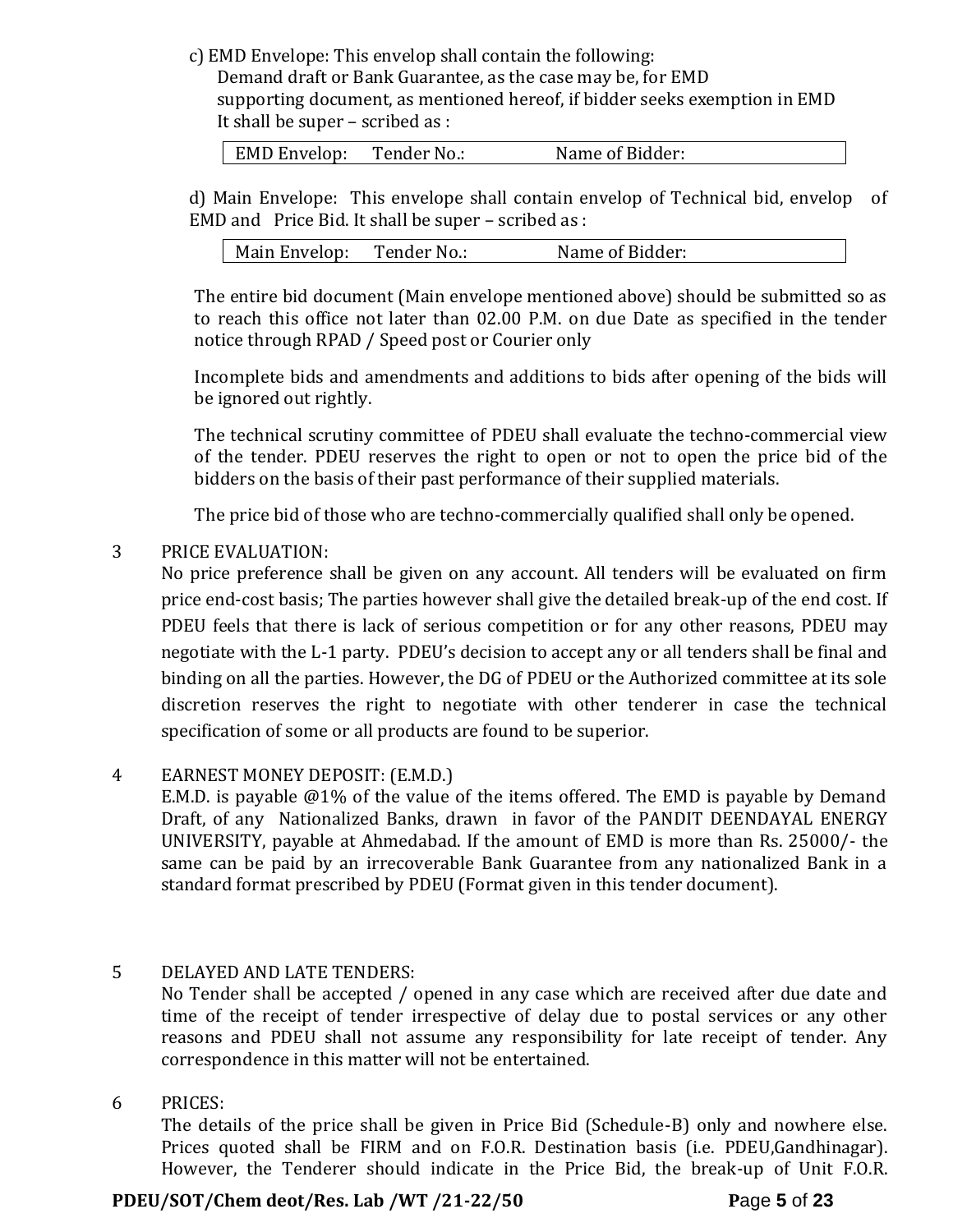Destination Prices with break-up of Unit Ex-works price ,Excise duty, GST, Custom Duty, average freight, packing charges, and Insurance Charges. Tenderer should quote the Freight as well as Insurance Charges both separately as shown in price bid. Please note that payment of excise duty will be made only on Ex-Work prices. Also, please mention rate of Excise duty. If this is not specifically mentioned then PDEU will have the option to take the prices as exclusive of taxes and duties (at maximum slab rates) for the evaluation of the tenders.

The Tenderer should invariably indicate the total unit end cost price considering all their costs / calculations in the Price bid itself for each item and all sub-items if any. This is mandatory. Cost components hidden / furnished elsewhere will not be considered and will be ignored out-rightly.

Only for Traders - Tender:

[i] In case of a trader-tender, if the quotation is furnished for all inclusive rates and the rates of taxes and duties are indicated without indicating the amount, in such cases, the price is eligible for statutory variation.

[ii] Where the trader-tender quotes all inclusive rates without indicating the rate of Taxes and Duties included in the quoted price, the price is not eligible for any statutory variation.

7 REFUND / FORFIETURE OF E.M.D EMD will be forfeited if (i) the tender, it covers, is withdrawn during the validity of the offer or (ii) the Tenderer fails to furnish / deposit the Performance Guarantee towards Execution Period (security deposit).

EMD of the unsuccessful tenderer's will be returned without intimation within 60 days of placing of the order to the successful Tenderer subject to the unsuccessful bidder returning the original receipt of the EMD together with the advance stamped receipt, to the Accounts Officer of PDEU.

EMD will be returned to the successful bidders, only on their submission of performance guarantee towards execution period against order released to them.

8 PERFORMANCE GUARANTEE (PG) TOWARDS EXECUTION PERIOD: (i.e. SECURITY DEPOSIT):

Successful tenderers will be required to pay an amount equivalent to 10% (Ten) of the value of the purchase order as Performance Guarantee (Security Deposit) within 10 days from the date of the purchase order failing which the purchase order is liable to be cancelled at the cost and the risk of the successful Tenderer (at the discretion of PDEU).

It can be paid by Demand Draft drawn in favour of PANDIT DEENDAYAL ENERGY UNIVERSITY payable at Ahmedabad or in the form of Bank Guarantee from Nationalized Bank if the amount is more than Rs.35,000/-.

The Bank Guarantee will be executed on the standard form prescribed by PDEU as APENDIX - I.

The Bank Guarantee so furnished should have clear one time validity till the completion of the order in all respects. Bank Guarantee for Interim period will not be acceptable. If by any reasons the supply period is extended then the supplier shall undertake to renew the Bank Guarantee at least one month before the expiry of the validity failing which PDEU will be free to encash the same.

The successful bidder/s shall have also to furnish PG (as specified here of) for the contract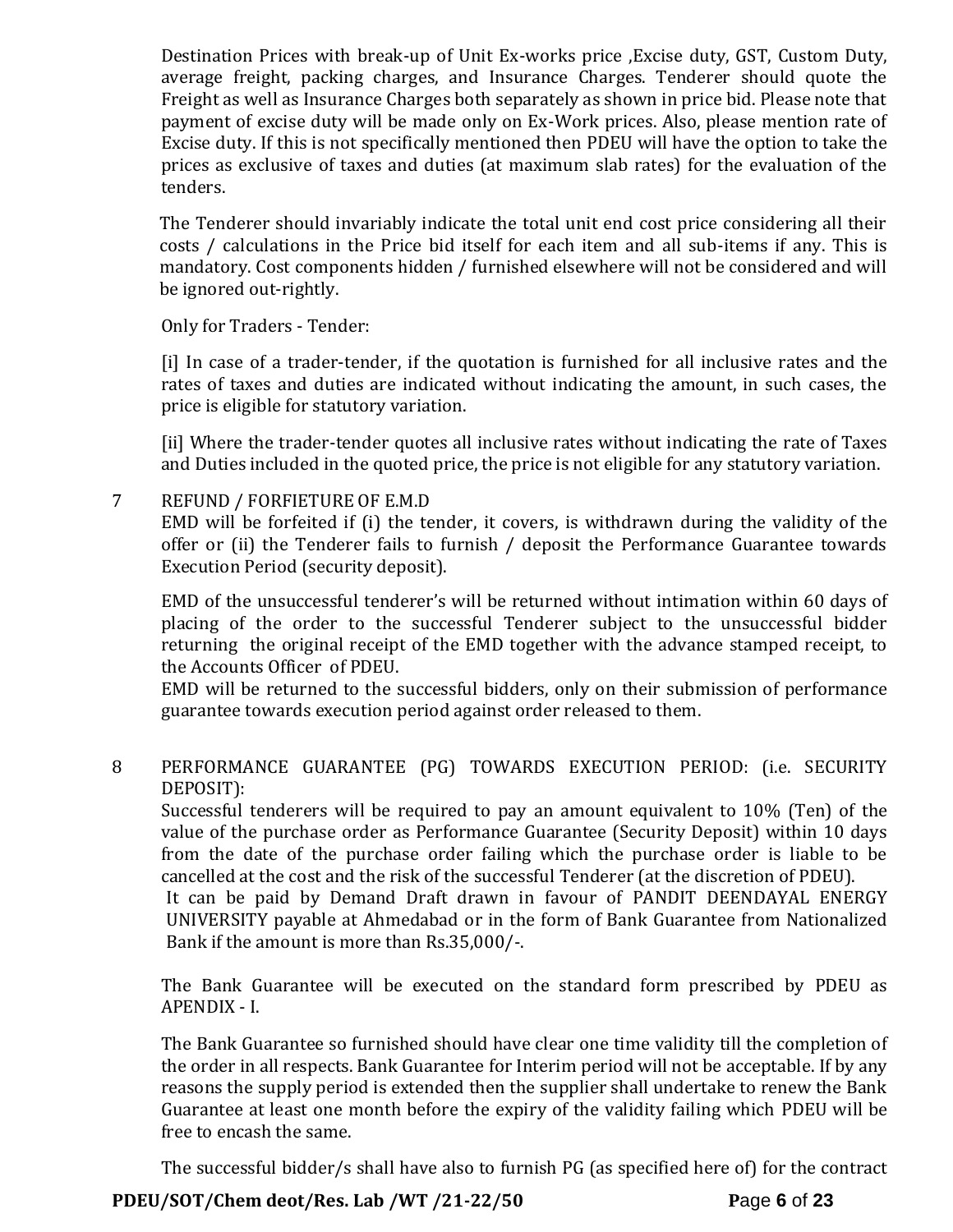value towards warranty / guarantee period separately as applicable as per tender conditions.

Performance Guarantee towards Execution Period (Security Deposit) will be returned on successful completion of the Order and only after the Performance Guarantee towards warrantee/guarantee, as mentioned above, is submitted.

## 9 VALIDITY OF THE OFFERS:

The offers shall to be kept valid for a period of 120 days from the date of opening of technical bids. In case the finalization of the tender is likely to be delayed, the tenderers will be asked to extend the same without change in the prices or any terms and conditions of the offer. If any change is made, original or during the extended validity period, the offers will be liable for outright rejection without entering into further correspondence in this regard and no reference will also be made.

# 10 TRUCK RECEIPT (T.R) / AIRWAY BILL (A.B)

All the Goods should be dispatched freight paid and the A.B / T.R should be forwarded directly to PDEU Office at Raisan Village, Gandhinagar. The demurrage charges, if any, paid by the PDEU due to delay in informing PDEU or any other reason attributable to supplier, will be deducted from his bill. It is essential that packing notes and invoices are furnished in respect of every consignment.

The supplier will be responsible for any damages / shortage claim rejected by the respective Authorities for want of a clear A.B / T.R.

Materials may be dispatched by any convenient mode of transport and up to PDEU i.e. F.O.R Destination.

# 11 PACKING AND FORWARDING CHARGES:

The prices shall be inclusive of packing & forwarding charges. The Materials should be strongly and adequately packed to ensure safe arrival at destination. The materials dispatched from overseas by Air / Shipping should be packed such that it can withstand rough handling and possible corrosion due to exposure to salt laden atmosphere, salt spray or open storage. All packing must be clearly marked with order Number and consignee's name and address.

## 12 TRANSIT INSURANCE:

All the materials will be required to be supplied up to Destination against all transit risks, such as damage, loss, theft, fire, etc. The insurance period shall cover 15 days after the date of receipt of materials at site to enable PDEU to check up stores fully. The suppliers will be responsible for free replacement of such stores which have been received short, damaged or broken within 15 days.

The cost of damaged, defective stores materials will however be deducted from the bills of the suppliers and will be refunded only after replacement thereof. It will be the responsibility of the supplier to lodge claim against the insurance on receiving necessary advice from PDEU.

## 13 ACCEPTANCE OF STORES:

The equipments/ materials to be supplied against this tender are subject to their acceptance by PDEU or any other Officer deputed for this purpose.

# 14 UNLOADING:

Unless specified otherwise in the purchase order, Unloading of the materials shall be arranged by PDEU.

# **PDEU/SOT/Chem deot/Res. Lab /WT /21-22/50 P**age **7** of **23**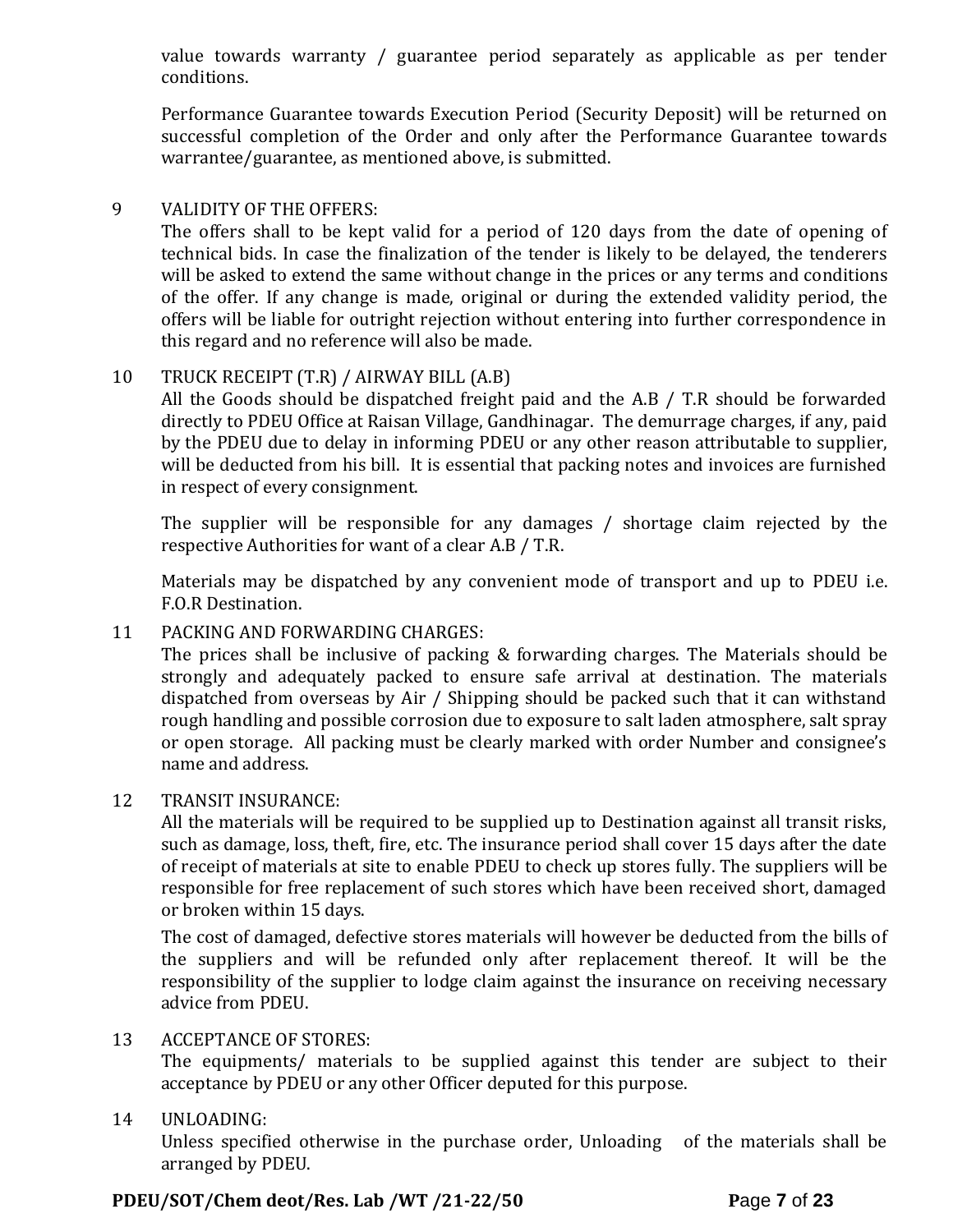## 15 STATUTORY VARIATION:

Any statutory increase or decrease in the taxes and duties subsequent to the offer under this tender if it takes place within the original contractual delivery date will be to PDEU account subject to the claim being supported by documentary evidence. No increase due to such variation shall be allowed for the portion of the delivery after the original contractual delivery date. However, if any decrease takes place after the contractual delivery date, the advantage will have to be passed on to PDEU.

## 16 PAYMENT TERMS :

- A. In case of Domestic(i.e. Indian) Supplier the payment Terms as Under :-
	- 70% of Payment only after proper verification of the delivered equipments by the vender.
	- Remaining 20% Payment of invoice value within one month on successful installation, Commissioning and training.
	- 10% Payment will be released after submission of PBG.
- B. In case of Foreign Supplier the Payment Terms is as Under :-
	- 90 % payment through Irrevocable Letter of Credit.
	- 10 % payment through Wire Transfer within 5 (five) Working Days after the date of Successful Commissioning and Installation of the System. OR
	- 90% payment will be released through wire Transfer within 5 (five) Working Days after receipt of the material.
	- 10% payment will be released through Wire Transfer within 5 (five) Working Days after the date of Successful Commissioning and Installation of the System. OR
	- 100 % through Wire Transfer within 5 (five) Working Days after the date of Successful Commissioning and Installation of the System.
	- Installation: All arrangement for installation must be made by concern Vender.

# 17 REPEAT/ADDITIONAL ORDERS:

PDEU reserves the right to place repeat order / additional order on the successful tenderers up to 25% of the original quantity of the P O at the same prices, terms and conditions stipulated in the original contract during three months from the date of Purchase Order.

# 18 DELIVERY PERIOD:

The Tenderers will have to quote a firm delivery period subject to the force Majeure conditions as accepted by PDEU. Tenderer should mention their delivery period. Time being the essence of this tender, delivery period shall be strictly adhered to. Delay in execution of order on account of any reasons will be subject to levy of penalty.

## 19 PENALTY FOR LATE DELIVERY:

In case, the materials are not delivered within the period stipulated in the order, penalty shall be levied at  $\frac{1}{2}\%$  per week on the prices (End cost excluding taxes) subject to maximum 10% reckoned on the value of late delivered supplies.

Due consideration will be given to waive levy of penalty for the reasons absolutely beyond suppliers control for which documentary evidence will have to be provided. The request for extension in delivery giving reasons and supporting documents shall have to be made

# **PDEU/SOT/Chem deot/Res. Lab /WT /21-22/50 P**age **8** of **23**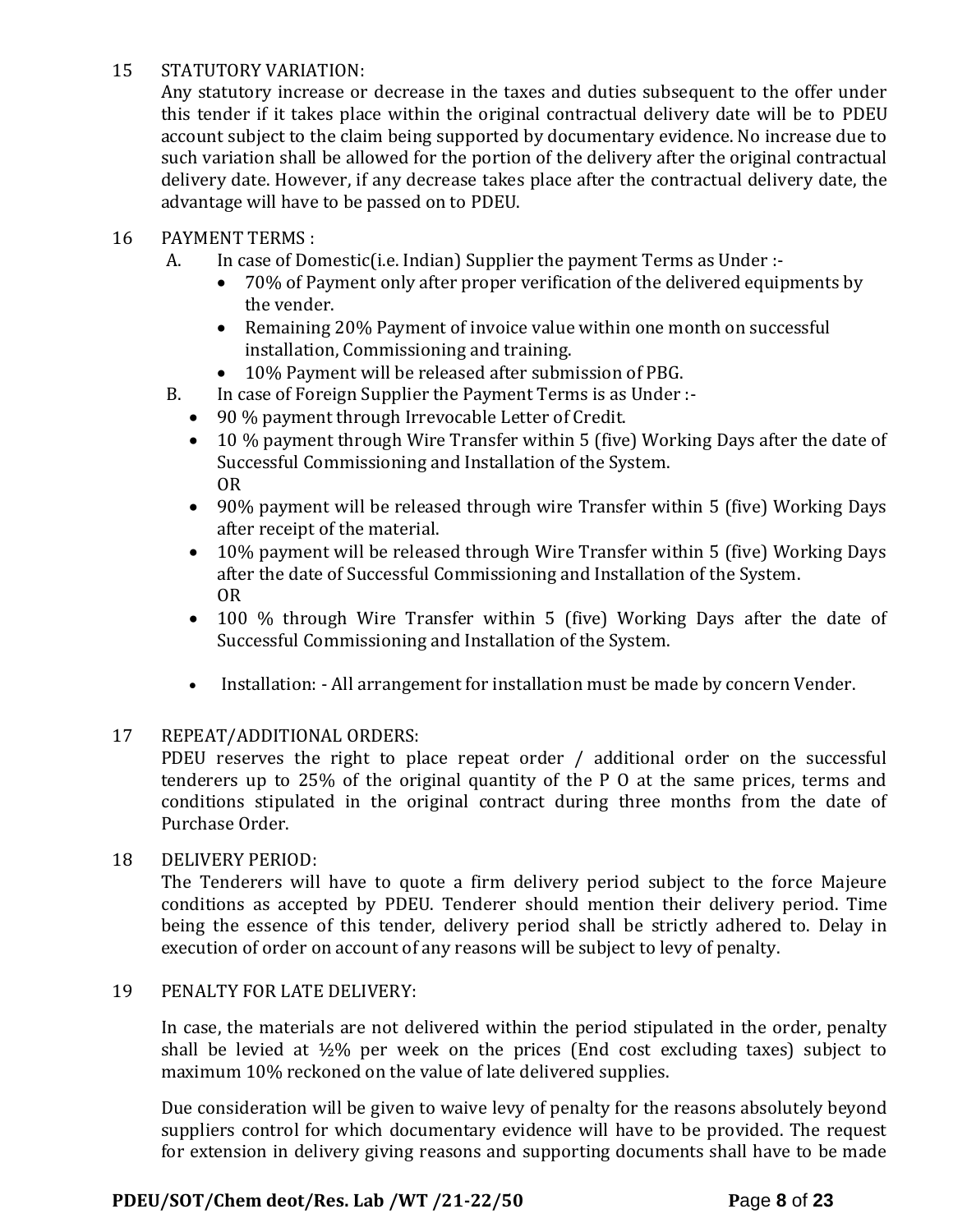available within one month on completion of the supply, and no request to waive levy of penalty will be entertained / reviewed during the execution of order.

## 20 EXTENSION IN CONTRACTUAL DELIVERY DATE:

It will be supplier's responsibility to ensure that goods are delivered within the stipulated delivery period. However, if PDEU may consider extension of delivery period with or without statutory variations, for the reasons beyond the control of the tenderer and subject to the Penalty as mention hereof.

Such extension will be subject to the following conditions.

[a] No increase in price on account of any statutory increase in or fresh imposition of customs duty, excise duty, GST or on account of any other tax or duty shall be admissible on the material delivered after the original contractual delivery date.

[b] Notwithstanding any stipulation in the contract for increase in price on any other ground, no such increase which has become effective on or after the contractual delivery date shall be admissible on material delivered after the original contractual delivery date.

[c] Nevertheless, PDEU shall be entitled to the benefit of any decrease in price on account of reduction in or remission of customs duty, excise duty, GST or on account of any other tax or duty or on any other ground as stipulated in the P.O., which takes place on or after the contractual delivery date of the said P.O. for the material delivered after the original contractual delivery date.

## 21 REPLACEMENTS OF GOODS BROKEN, DAMAGED OR SHORT:

In the event of any material or part thereof found broken or damaged or received short during transit or during installation or Commissioning or testing at site, before commissioning in service the suppliers shall replace the same free of cost. However, PDEU will recover amount equivalent to the cost of such damaged / broken / short supplied materials and will repay when actual replacement is given.

## 22 POST TENDER CORRESPONDENCE / ENQUIRIES: The Tenderer will be refrain from pursuing / canvassing the matter, directly or indirectly with any Office of PDEU as otherwise the same would amount to disqualification of the tender.

- 23 PDEU shall have the right to make any changes, additions / deletions or modifications in any terms / conditions or quantity of the tender and / or specifications as may be deemed necessary by PDEU at its sole discretion at any time before the due date of opening of the tender.
- 24 PDEU does not accept the printed conditions of any Tenderer. It will be ignored without any reference; hence tenderers should withdraw such printed conditions if they have any. PDEU shall accept only unconditional tender.
- 25 If technical deviations furnished by the Tenderer are not agreeable to PDEU, the offers may be ignored. However it will be solely at discretion of PDEU to consider the technical deviations OR not for considering the Tenderer. No correspondences of the Tenderer will be entertained in this matter.
- 26 Please indicate whether the goods offered are first sale or second sale so as to determine the payment of GST.
- 27 Revision of prices or any commercial terms affecting the price after opening of technical bids shall not be considered and will be ignored.

## **PDEU/SOT/Chem deot/Res. Lab /WT /21-22/50 P**age **9** of **23**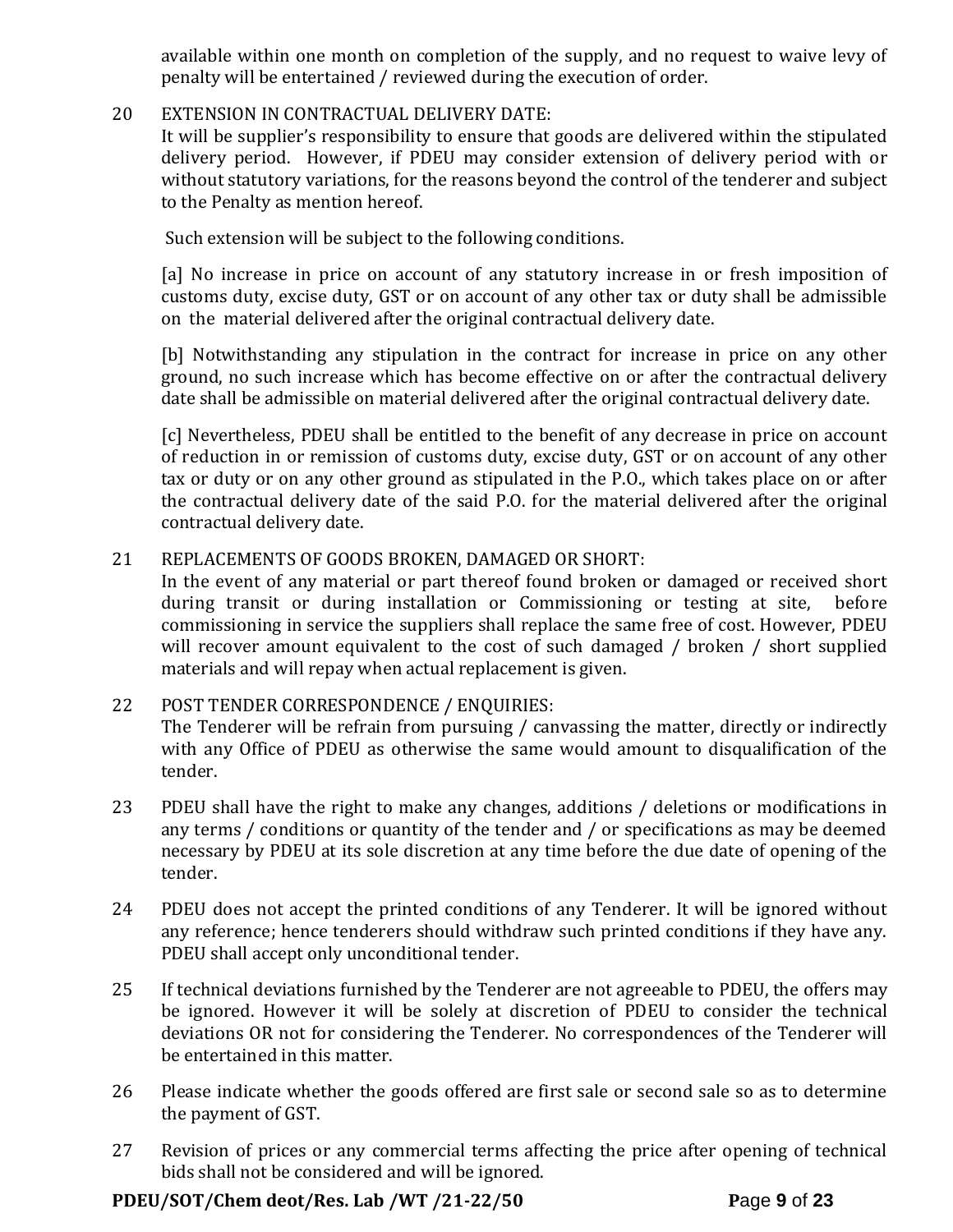- 28 Tenderers shall indicate the name of their partners of their manufacturing firm.
- 29 Tenderer should specifically mention in the offers the name of the Partners / Proprietor / Directors who is / are the signing authority.
- 30 GUARANTEE:

If the goods, stores and equipments found defective due to bad design or workmanship the same should be repaired or replaced by the tenderer free of charge if reported within 18 months of their receipt at site or 12 months from the date of commissioning of equipments whichever is earlier. Tenderer will be responsible for the proper performance of the equipments / materials for the respective guarantee period.

#### 31 APPROVAL:

The goods shall be subject to the approval of PDEU after receipt of the Material at site.

32 PDEU would prefer the offers from manufacturers directly. All the manufacturers should quote for those items, which are actually manufactured at / rolled by their plants. This should be strictly adhered.

PDEU reserves the right to inspect, suppliers factory at any time during the currency of the contract in case order is placed on supplier and also to inspect manufactured material before testing / packing / dispatch.

- 33 If in any company, the interest of any employee of the PDEU. or his relative as defined in Section VI of the Company's Act. 1956, is 10% or more, PDEU will not deal with such company at all. Tenderer therefore, must specifically disclose this fact in his technical Bid. Non-disclosure of such facts would disqualify the Tenderer for further dealing with PDEU.
- 34 TERMINATION OF CONTRACT:

In case, the supplier fails to deliver the stores / materials / equipments or any consignment thereof within contractual period of delivery or in case the stores are found not in accordance with prescribed specification and/or the approved sample, PDEU shall exercise its discretionary power as under:

[a] To recover, from the supplier as agreed, by way of penalty clause above,

or

[b] To purchase from elsewhere, after giving notice of 15 days to the supplier, on his account and his risk

or

[c] To cancel the contract.

or

[d] PDEU at any time terminate the contract by giving written notice to the qualified Bidders/Tenderer without compensation to the qualified tenderer, if he become bankrupt or otherwise, insolvent or in case of dissolution of firm or winding up of company provided that such termination will not prejudice or effect any right of action or remedy which has thereafter to the University.

In the event of the risk purchase of stores of similar description, the opinion of PDEU shall be final. In the event of action taken under clause (a) or (b) above, the supplier shall be liable to pay for any loss which PDEU may sustain on this account

Further, "PDEU" reserves the right to terminate the Contract (i.e. Purchase order) at any time, without assigning any reasons, whatsoever, by giving a notice or not less than period of ONE month. Suppliers will not be entitled for any compensations / damages / losses, refund by PG whatsoever, on account of such termination of the Contract."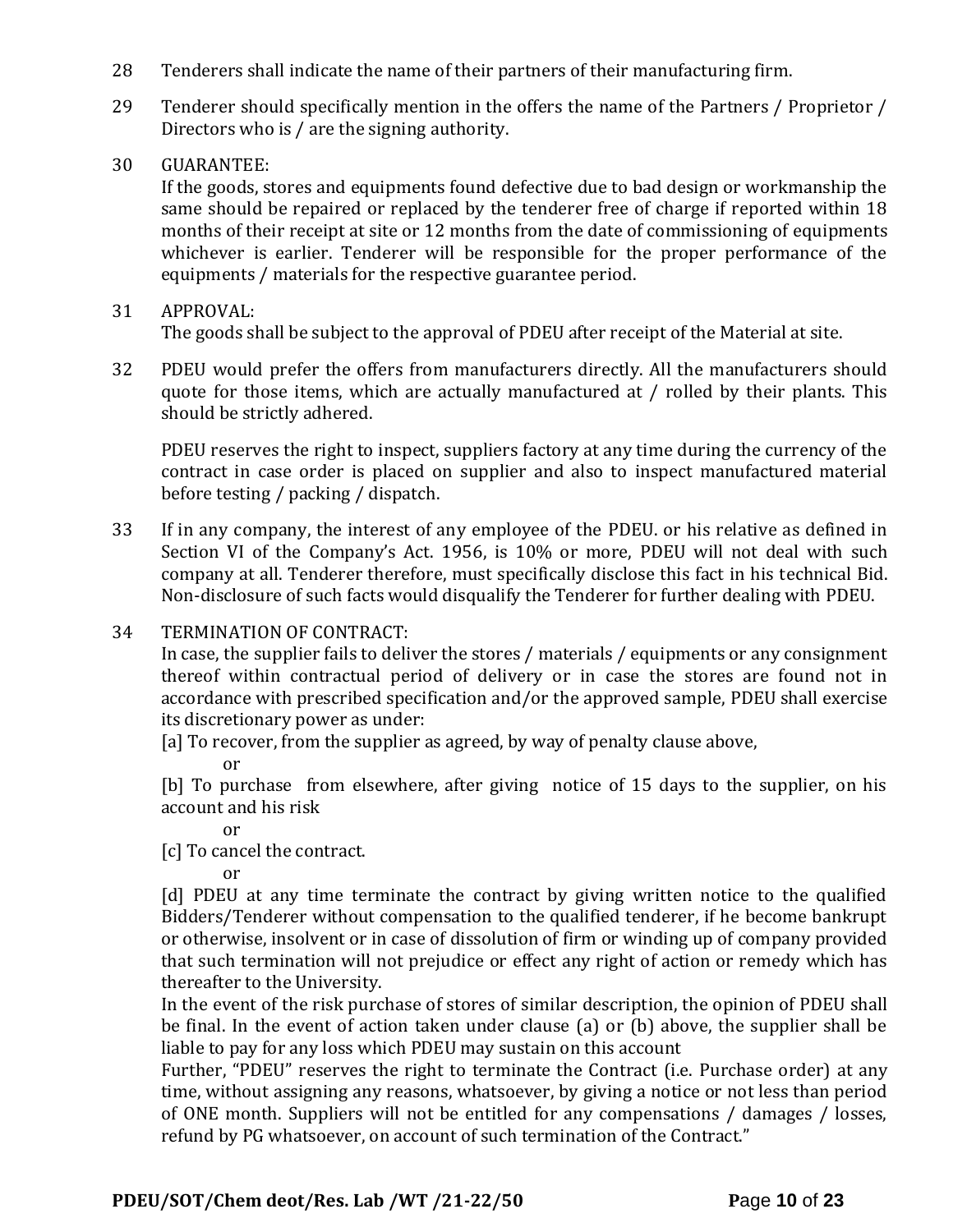# 35 ARBITRATION:

All questions, disputes or differences whatsoever which may at any time arise between the parties to this agreement touching the agreement or subject matter thereof, arising out of or in relation to there and whether as to construction or otherwise shall be referred to the decision of the Sole Arbitrator, appointed by the PDEU, for that purpose, who shall be a retired High Court Judge or retired District and Sessions Judge, and the decision of the said Arbitrator shall be final and binding upon the parties. Reference to the arbitration shall be governed by the provisions of Indian Arbitration & Conciliation Act. 1996 as amended from time to time and the rules made there under.

## 36 JURISDICTION:

All questions, disputes or differences arising under, out of or in connection with the Tender / Contract shall be subject to the exclusive jurisdiction of Ahmedabad court.

- 37 If the tenderer is an Agent, he will have to give information and declare the name of the principal from which he will source the materials along with company's written confirmation about quality and backup performance guarantee. Only on getting complete information from Agent, such offer, if found suitable, shall be considered.
- 38 PDEU reserves the right to cancel any or all the offers / bids or to accept any offer without assigning any reasons.

In case PDEU finds that there is an attempt of cartel in the prices, PDEU reserves the right to consider or reject any or all the parties offers without assigning any reasons thereof.

- 39 PDEU reserves the right to increase or decrease the quantity against each item/s while placing the order.
- 40 The names of the Partners / Directors / Sole Proprietors and responsible person and his updated Address / Telephone, Fax Numbers etc. should be invariably mentioned in the Annexure provided for this purpose in this document.
- 41 The Tenderer must give in his offer, the full name and address with phone, Fax & mobile numbers of the Authorized Representative to do liaison work with PDEU on their behalf.
- 42 The tenderers should invariably write the name and address of the Company, both on sealed covers of EMD, Technical & Price Bids. The tender covers without the name and address will not be opened.
- 43 The tenderers are required to furnish the technical information and the Guaranteed technical particulars (GTP) along with company seal and signature of the Tenderer on each and every page / papers of the tender documents.
- 44 Tenderer should invariably fill up all the details of all the Annexure/s including the prices in the Price Bid Annexure of this tender document and should be duly signed by authorized signatories with their rubber stamp and along with Company's seal / stamp affixed on each paper.
- 45 If the Tenderer fails to pay the Security Deposit or defaults in execution of the orders placed or if PDEU suffers any financial loss due to this, then PDEU will be at liberty to adjust the amount from other orders of the same firm or by encashing the Bank Guarantee.
- 46 All the tenderers must ensure that all the relevant documents / papers submitted with the tender should be serially numbered, properly bounded / tied together and properly documented.
- 47 All the above points should be complied by the Tenderers. If not, tenders are likely to be ignored without making any further reference.

--------------------×--------------------------×-------------------------×------------------------×-------------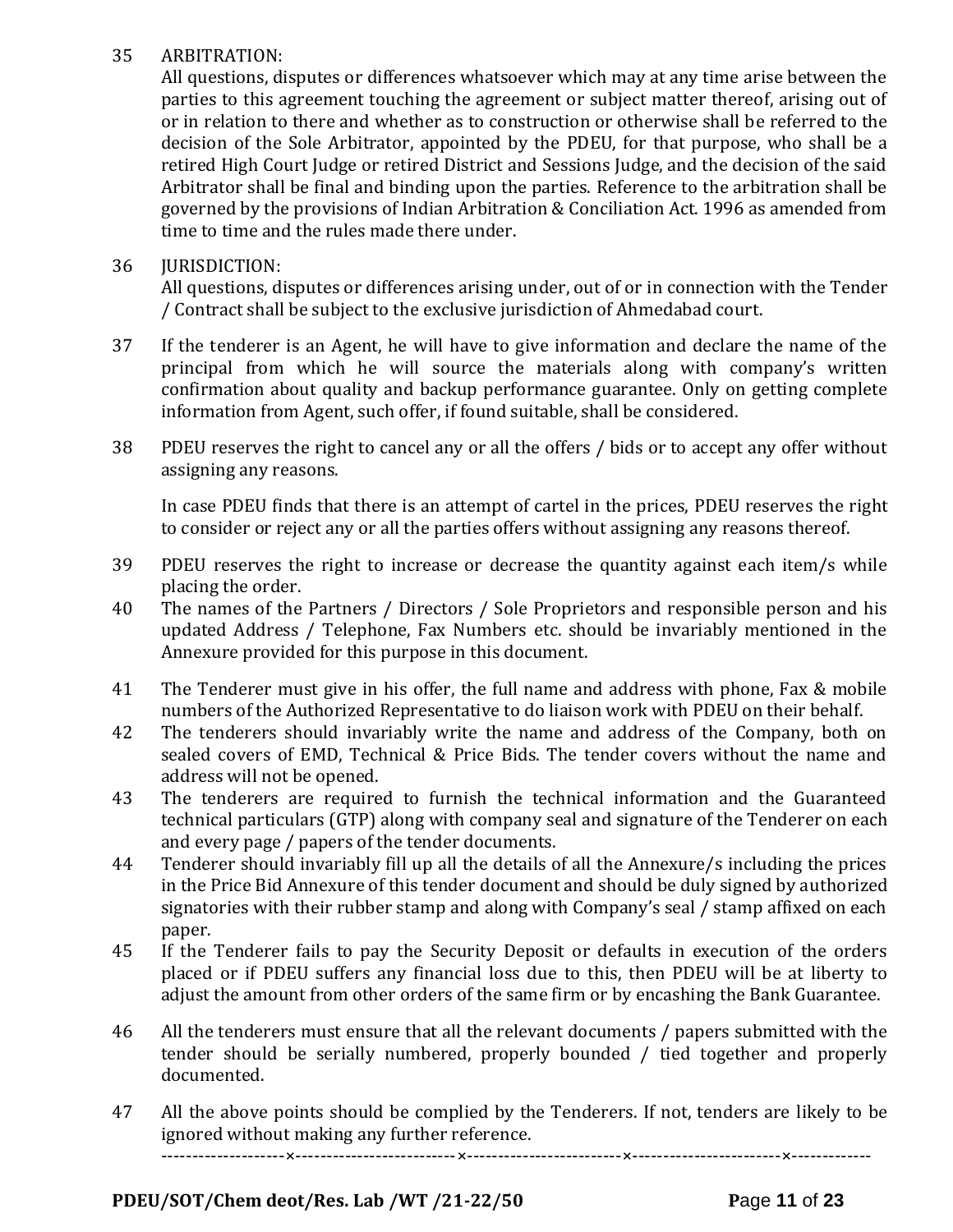## E. M. D. BANK GUARANTEE FORMAT

FOR TENDER NO. PDEU /

APPENDIX – I

# (BANK GUARANTEE ON NON-JUDICIAL STAMP PAPER OF Rs.100/-)

Messer's WHEREAS \_\_\_\_\_\_\_\_\_\_\_\_\_\_\_\_\_\_\_\_\_\_\_\_\_\_\_\_\_\_\_\_\_\_\_\_\_\_\_\_\_\_(Name & Address of the Firm) having their registered office at \_\_\_\_\_\_\_\_\_\_\_\_\_\_\_\_\_\_\_\_\_\_\_\_\_\_\_\_\_\_\_\_\_\_\_\_\_ (Address of the firms Registered office) (Hereinafter called the 'Tenderer') wish to participate in the tender No. \_\_\_\_\_\_\_\_\_\_\_\_\_\_\_ for \_\_\_\_\_\_\_\_\_\_\_\_\_\_\_\_\_\_\_\_\_\_\_\_\_\_\_\_\_ of (Supply/Erection/Supply & Erection Work) (Name of the material/equipment/Work) for UNIVERSITY and WHEREAS a Bank Guarantee for (Hereinafter called the "Beneficiary")

**PDEU/SOT/Chem deot/Res. Lab /WT /21-22/50 P**age **12** of **23**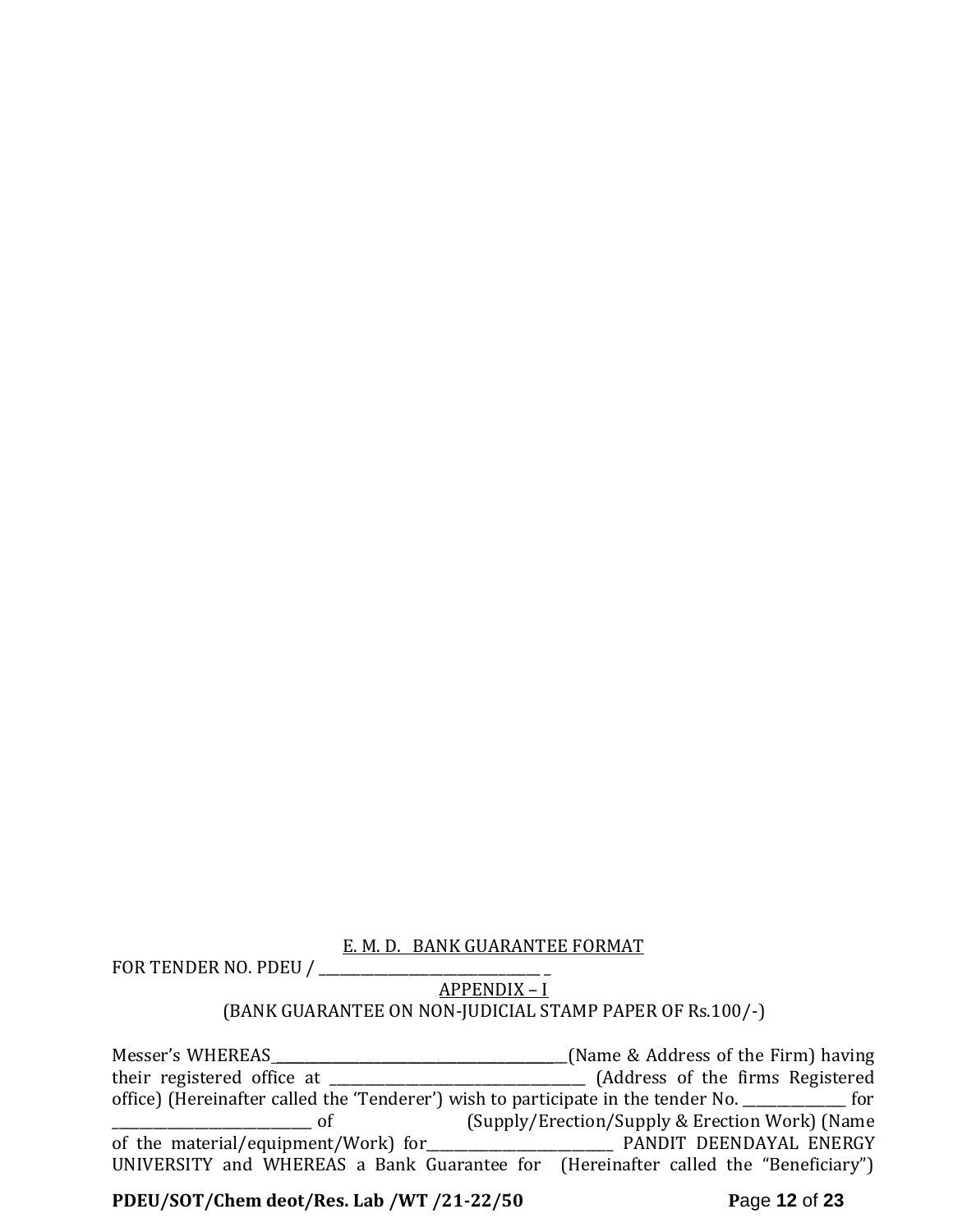Rs. \_\_\_\_\_\_\_\_\_\_(Amount of EMD) valid till \_\_\_\_\_\_(Mention here date of validity of this guarantee which will be 4 (FOUR) months beyond initial validity of Tender's offer) is required to be submitted by the tenderer along with the tender.

We,

 (Name of the Bank and address of the Branch giving the Bank Guarantee) having our registered office at \_\_\_\_\_\_\_\_\_\_\_\_\_\_\_\_\_\_\_\_(Address of Bank's registered office) hereby give this Bank Guarantee No.\_\_\_\_\_\_\_\_\_\_\_\_\_\_\_\_ dated \_\_\_\_\_\_\_\_\_ and hereby agree unequivocally and Unconditionally to pay within 48 hours on demand in writing from the PANDIT DEENDAYAL ENERGY UNIVERSITY or any officer authorized by it in this behalf any amount not exceeding Rs.\_\_\_\_\_\_\_\_\_\_\_\_\_\_\_(Amount of E.M.D.), (Rupees\_\_\_\_\_\_\_\_\_\_\_\_\_\_\_\_\_\_\_\_\_\_\_\_\_\_\_\_\_\_\_\_\_\_\_\_\_\_\_ \_\_\_\_\_\_\_\_\_\_\_\_\_\_\_\_\_(In words) to the said PANDIT DEENDAYAL ENERGY UNIVERSITY on behalf of the Tenderer.

We\_\_\_\_\_\_\_\_\_\_\_\_\_\_\_\_\_\_\_\_\_\_\_\_\_\_\_\_\_\_\_\_\_(Name of the Bank) also agree that withdrawal of the tender or part thereof by the tenderer within its validity or Non submission of Security Deposit by the Tenderer within one month from the date tender or a part thereof has been accepted by the PANDIT DEENDAYAL ENERGY UNIVERSITY would constitute a default on the part of the Tenderer and that this Bank Guarantee is liable to be invoked and encashed within its validity by the Beneficiary in case of any occurrence of a default on the part of the Tenderer and that the encashed amount is liable to be forfeited by the Beneficiary.

This agreement shall be valid and binding on this Bank upto and inclusive of \_\_\_\_\_\_\_\_\_\_\_\_\_\_\_\_\_\_\_\_(Mention here the date of validity of Bank) and shall not be terminable by notice or by Guarantee) change in the constitution of the Bank or the firm of Tenderer Or by any reason whatsoever and our liability hereunder shall not be impaired or discharged by any extension of time or variations or alternations made, given, conceded with or without our knowledge or consent by or between the tenderer and the PDEU.

NOT WITH STANDING anything contained hereinbefore our liability under this guarantee is restricted to Rs.  $\frac{1}{2}$  (Amt. of E.M.D.) (Rupees \_\_\_\_\_\_\_\_\_\_\_\_\_\_\_\_\_\_\_\_\_\_\_\_\_\_\_\_\_\_\_\_\_\_\_\_\_) (In words). Our Guarantee shall remain in force till\_\_\_\_\_\_\_\_\_(Date of validity of the Guarantee). Place: Date:

Please Mention here Complete Postal Address of the Bank with Branch Code, Telephone and Fax Nos.

SIGNATURE OF THE BANK'S AUTHORISED SIGNATORY WITH OFFICIAL SEAL

## ON STAMP PAPER OF RS.100/-

#### FORM OF BANKER'S UNDERTAKING

# [For Performance Guarantees (PG) as per clause no.8 of commercial terms and conditions]

We, Bank of \_\_\_\_\_\_\_\_\_\_\_\_\_\_\_\_\_\_\_hereby agree unequivocally and unconditionally to pay within 48 hours on demand in writing from the PANDIT DEENDAYAL ENERGY UNIVERSITY. or any Officer authorized by it in this behalf any amount up to and not exceeding Rs.\_\_\_\_\_\_\_\_\_\_\_\_\_\_ (in words) Rupees\_\_\_\_\_\_\_\_\_\_\_\_\_\_\_\_\_\_\_\_\_\_\_\_\_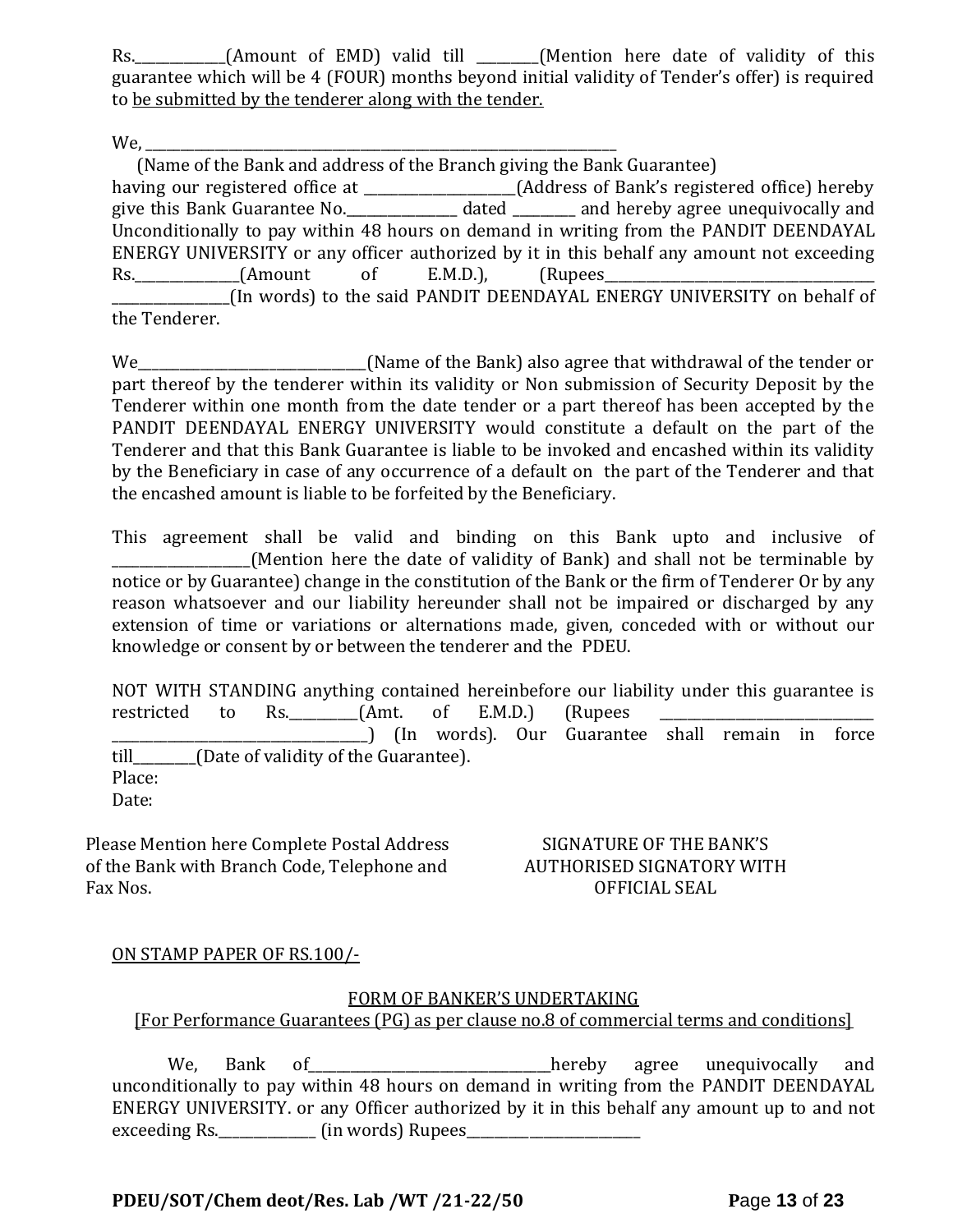to the said PANDIT DEENDAYAL ENERGY UNIVERSITY on behalf on  $M/s$ .

\_\_\_\_\_\_\_\_\_\_\_\_\_\_\_\_\_\_\_\_who have entered into a contract for the supply/works specified below:

P.O.  $(A/T)$  No.  $\qquad \qquad$  dated  $\qquad \qquad$ .

This agreement shall be valid and binding on this Bank upto and inclusive of \_\_\_\_\_\_\_\_\_ and shall not be terminable by notice or by change in the constitution of the Bank or the firm of Contractors / Suppliers or by any other reasons whatsoever and our liability hereunder shall not be impaired or discharged by any extension of time or variations or alterations made, given conceded or agreed, with or without our knowledge or consent, by or between parties to the said within written contract.

"NOTWITHSTANDING" anything contained herein before our liability under this guarantee is restricted to Rs.\_\_\_\_\_\_\_\_\_\_\_\_\_\_\_\_\_\_\_\_\_\_\_\_\_ (Rupees\_\_\_\_\_\_\_\_\_\_\_\_\_\_\_\_\_\_\_\_\_\_\_\_\_\_\_\_\_\_\_\_\_\_\_\_\_\_\_\_\_\_\_\_\_ only). Our guarantee shall remain in force until

\_\_\_\_\_\_\_\_\_\_\_.

Place: Date:

| Please Mention here Complete Postal   | SIGNATURE OF THE BANK'S            |
|---------------------------------------|------------------------------------|
| Address of the Bank with Branch Code, | AUTHORISED SIGNATORY WITH OFFICIAL |
| Telephone and Fax Nos.                | ROUND SEAL                         |

# ANNEXURE – 1

I / WE, confirm that following documents are attached with the technical bid of the offer and should be placed as a First page of offer.

| Sr.<br>N <sub>o</sub> | Details                                | Confirmation<br>(Tick $\sqrt{ }$ any one) |
|-----------------------|----------------------------------------|-------------------------------------------|
|                       | Firm's details as per "Annexure $-2$ " | YES / NO                                  |

# **PDEU/SOT/Chem deot/Res. Lab /WT /21-22/50 P**age **14** of **23**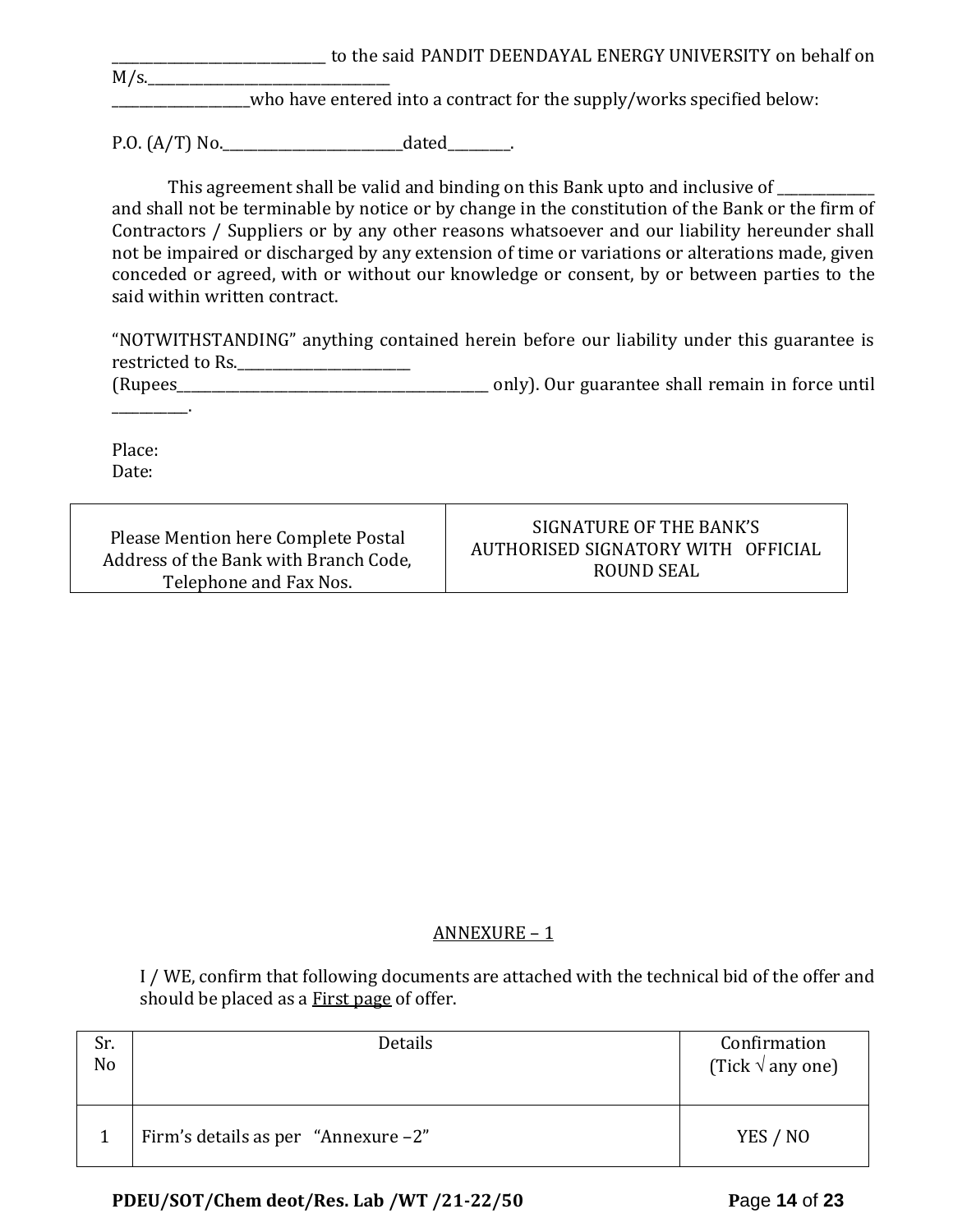| $\mathcal{L}$ | "Annexure-3"                                                    | YES / NO |
|---------------|-----------------------------------------------------------------|----------|
| 3             | Delivery schedule as per "Annexure-4"                           | YES / NO |
| 4             | Past experience details as per "Annexure-7"                     | YES / NO |
| 5             | PDEU technical specification duly signed and with seal of firm. | YES / NO |
| 6             | Undertaking-"Annexure-5"                                        | YES / NO |
| 7             | Technical & Commercial Deviation- "Annexure-6"                  | YES / NO |
| 8             | Experience Certificate-"Annexure-7"                             | YES / NO |
| 9             | Conformation of Tender Condition-"Annexure-8"                   | YES / NO |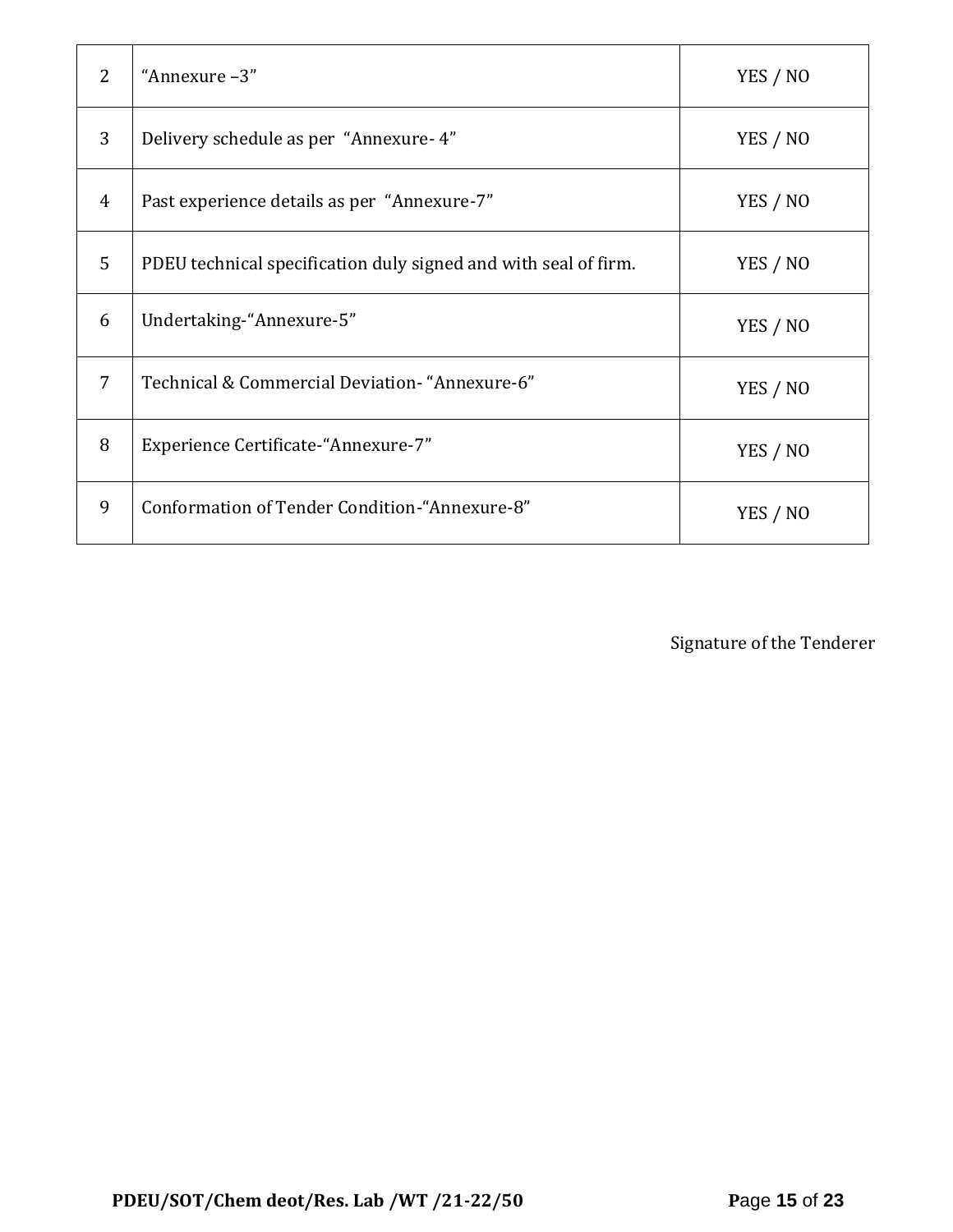## ANNEXURE - 2 DETAILS OF THE FIRM

Tenderer shall provide all the details in this form and shall be placed as a Second Page of the bid.

| <b>Supplier Name</b>                                                                                      |                      |                                |                                  |          |
|-----------------------------------------------------------------------------------------------------------|----------------------|--------------------------------|----------------------------------|----------|
| Within Gujarat / Outside Gujarat                                                                          |                      |                                |                                  |          |
| Pvt. Firm / Public Ltd. / State Govt. Under<br>taking / Central Govt. undertaking<br>GST No. and GST Date |                      | (Indicate the relevant status) |                                  |          |
| CST No. and CST Date                                                                                      |                      |                                |                                  |          |
| Excise No. and Excise Date                                                                                |                      |                                |                                  |          |
| Financial Turnover for Past 3 Years (Rupees<br>in Lacs (10 <sup>5</sup> )                                 |                      | 1st Year                       | 2 <sup>nd</sup> Year             | 3rd Year |
| Custom No. and Date (If applicable)                                                                       |                      |                                |                                  |          |
| Address of                                                                                                | Registered<br>Office | Factory / Works                | <b>Authorized Representative</b> |          |
| Contact person name                                                                                       |                      |                                |                                  |          |
| Designation                                                                                               |                      |                                |                                  |          |
| Address                                                                                                   |                      |                                |                                  |          |
| City & Pin code                                                                                           |                      |                                |                                  |          |
| State                                                                                                     |                      |                                |                                  |          |
| Country                                                                                                   |                      |                                |                                  |          |
| Phone Nos.(Off.)                                                                                          |                      |                                |                                  |          |
| Phone Nos.(Res.)                                                                                          |                      |                                |                                  |          |
| Fax Nos.                                                                                                  |                      |                                |                                  |          |
| STD Code.                                                                                                 |                      |                                |                                  |          |
| Mobile No.                                                                                                |                      |                                |                                  |          |
| Web site address                                                                                          |                      |                                |                                  |          |
| Email-id                                                                                                  |                      |                                |                                  |          |
| Specimen signature                                                                                        |                      |                                |                                  |          |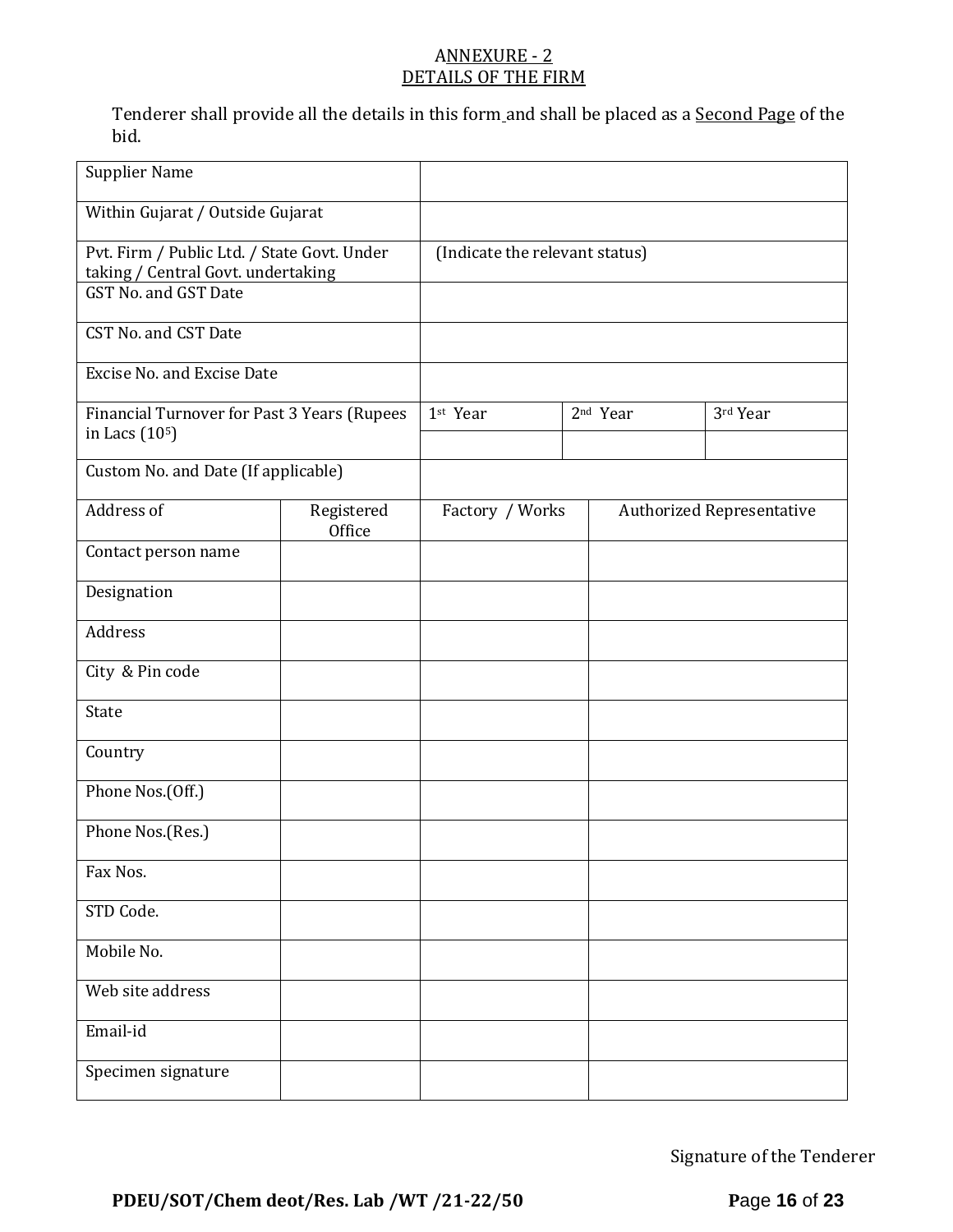## ANNEXURE-3

Tenderer shall fill up following details and shall be Third page of the Technical Bid

| $\mathbf{1}$   | PRICES: [FIRM ONLY]<br>(Please Specify YES / NO.)                                                                                    |               |
|----------------|--------------------------------------------------------------------------------------------------------------------------------------|---------------|
|                |                                                                                                                                      |               |
| 2              | <b>EXCISE DUTY: [SINGLE SLAB ONLY]</b><br>(Please Specify INCUSIVE / EXCLUSIVE /<br>EXEMPTED)                                        | $\frac{0}{0}$ |
| 3              | <b>GST: [IN PERCENTAGE]</b><br>(Please Specify INCUSIVE / EXCLUSIVE /<br>EXEMPTED)<br>Please quote your GST Registration No. & Date. | $\frac{0}{0}$ |
|                |                                                                                                                                      |               |
| $\overline{4}$ | <b>PENALTY TERMS AGREED:</b><br>(Please Specify YES / NO.)                                                                           |               |
| 5              | PERFORMANCE GUARANTEE TO COVER EXECUTION<br>PERIOD (SECURITY) TERMS : AGREED: (Cl.no.8)<br>(Please Specify YES / NO.)                |               |
| 6              | PERFORMANCE GUARNTEE TO COVER WARRANTY<br>PERIOD TERMS AGREED: (Wherever<br>applicable): (Please Specify YES / NO.)                  |               |
| $\overline{7}$ | <b>VALIDITY OF THE OFFER AGREED:</b><br>(Please Specify YES / NO.)                                                                   |               |
| 8              | PAYMENT TERMS AGREED:<br>(Please Specify YES / NO.)                                                                                  |               |
| 9              | ITEMS OFFERED : (Yes/No)                                                                                                             |               |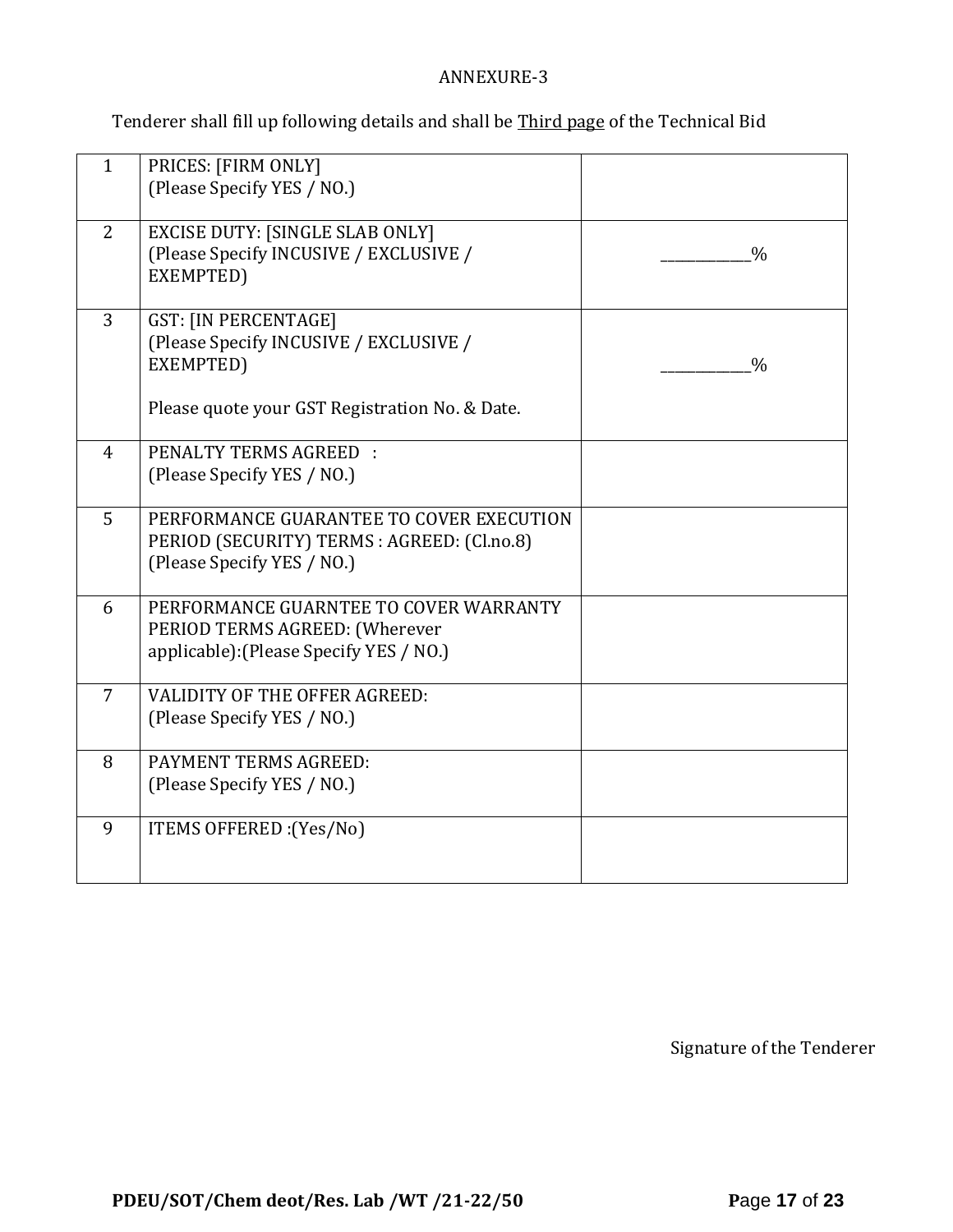# ANNEXURE – 4

# Details of the Items and Qty. offered as a Fourth Page of offer.

| Sr. | Details of the Items / Equipments Offered | Quantity<br>Offered | Status:               |  |  |  |
|-----|-------------------------------------------|---------------------|-----------------------|--|--|--|
| No. |                                           |                     | Supplier/Manufacturer |  |  |  |
|     |                                           |                     |                       |  |  |  |
|     |                                           |                     |                       |  |  |  |
|     |                                           |                     |                       |  |  |  |
|     |                                           |                     |                       |  |  |  |
|     |                                           |                     |                       |  |  |  |
|     |                                           |                     |                       |  |  |  |
|     |                                           |                     |                       |  |  |  |
|     |                                           |                     |                       |  |  |  |
|     |                                           |                     |                       |  |  |  |
|     |                                           |                     |                       |  |  |  |
|     |                                           |                     |                       |  |  |  |
|     |                                           |                     |                       |  |  |  |
|     |                                           |                     |                       |  |  |  |
|     |                                           |                     |                       |  |  |  |
|     |                                           |                     |                       |  |  |  |
|     |                                           |                     |                       |  |  |  |
|     |                                           |                     |                       |  |  |  |
|     |                                           |                     |                       |  |  |  |
|     |                                           |                     |                       |  |  |  |
|     |                                           |                     |                       |  |  |  |
|     |                                           |                     |                       |  |  |  |
|     |                                           |                     |                       |  |  |  |
|     |                                           |                     |                       |  |  |  |
|     |                                           |                     |                       |  |  |  |
|     |                                           |                     |                       |  |  |  |
|     |                                           |                     |                       |  |  |  |
|     |                                           |                     |                       |  |  |  |
|     |                                           |                     |                       |  |  |  |
|     |                                           |                     |                       |  |  |  |
|     |                                           |                     |                       |  |  |  |
|     |                                           |                     |                       |  |  |  |
|     |                                           |                     |                       |  |  |  |
|     |                                           |                     |                       |  |  |  |
|     |                                           |                     |                       |  |  |  |
|     |                                           |                     |                       |  |  |  |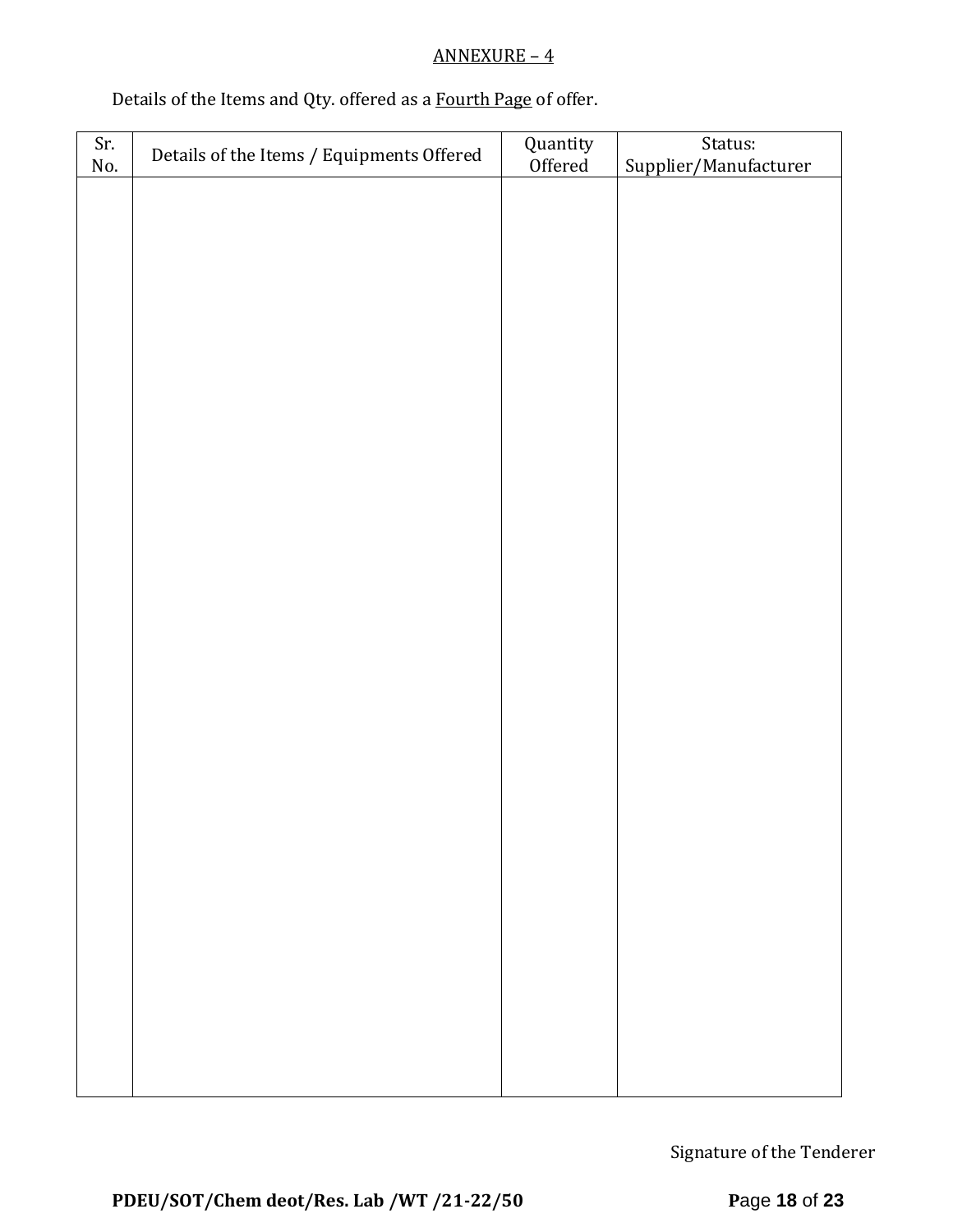#### ANNEXURE – 5

(UNDERTAKING IN REGARD TO STOP DEAL / BLACK LIST THEREOF) and should be placed as a Fifth page of offer.

Sub: Undertaking in regard to Stop Deal / Black List Thereof.

Ref: Tender No. PDEU / \_\_\_\_\_\_\_\_\_\_\_\_\_\_\_\_\_\_\_\_.

All bidders will have to furnish the following undertaking duly filled in, signed and stamped for each quoted item of the tender along with the Technical Bid.

…….

-----------------------------------------------------------------------------------------

I / We \_\_\_\_\_\_\_\_\_\_\_\_\_\_\_\_\_\_\_\_\_\_\_\_\_\_\_\_\_\_\_\_\_\_\_\_\_\_\_\_\_\_\_\_\_\_\_\_\_\_\_\_\_\_\_\_\_\_\_\_\_\_\_ Authorized signatory of M/S \_\_\_\_\_\_\_\_\_\_\_\_\_\_\_\_\_\_\_\_\_\_\_\_\_\_\_\_\_\_\_\_\_\_\_\_\_\_\_\_\_\_ here by certify that M/S \_\_\_\_\_\_\_\_\_\_\_\_\_\_\_\_\_\_\_\_\_\_\_\_\_\_\_\_\_\_\_\_\_\_\_\_\_\_\_\_\_\_\_ is not stop deal / black listed by PDEU for the tendered item.

Seal of the Firm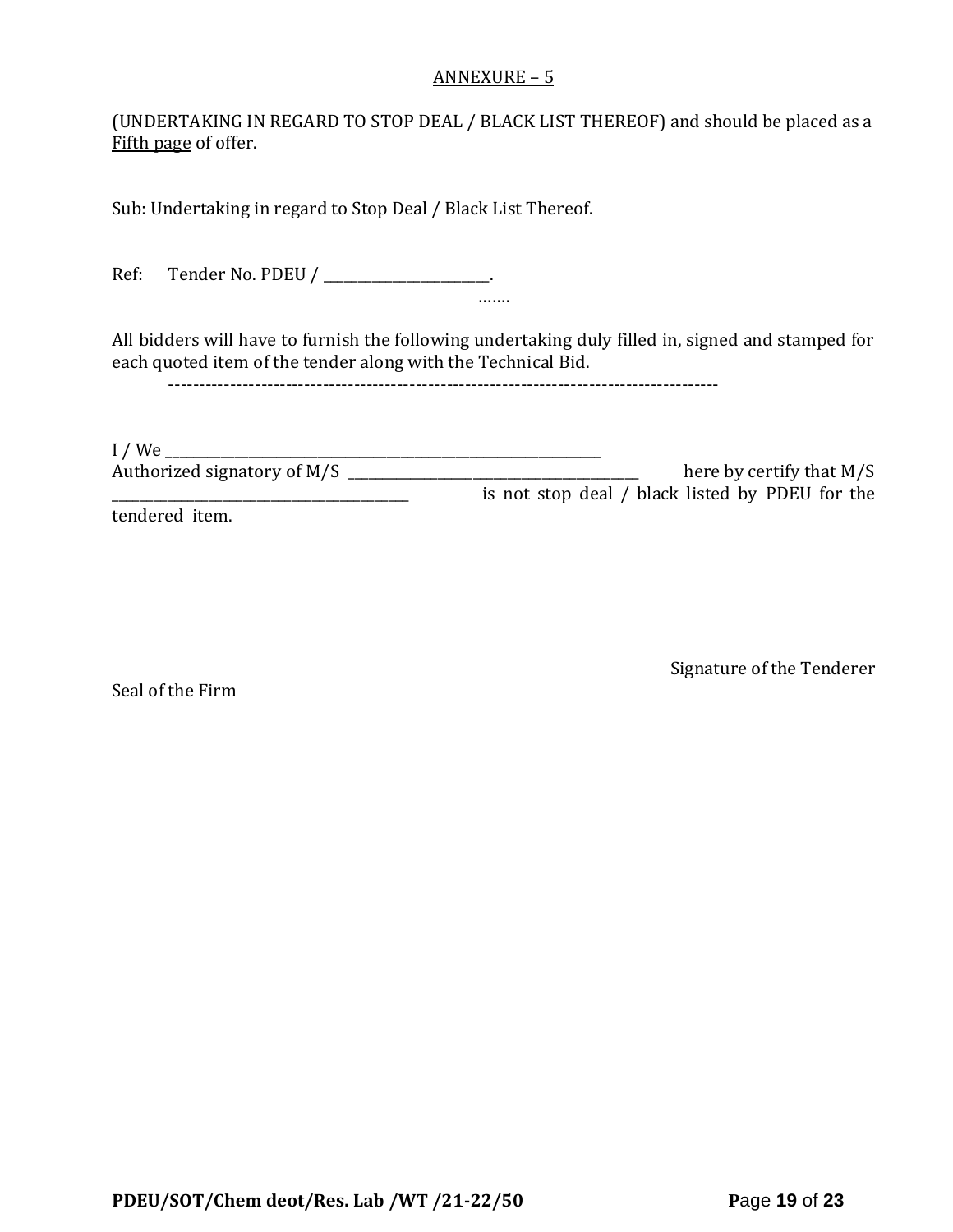#### ANNEXURE – 6 TECHNICAL AND COMMERCIAL DEVIATIONS IF ANY TO BE FURNISHED IN THIS ANNEXURE ONLY AND TO BE SUBMITTED WITH TECHNICAL BID.

We confirm that the product offered under this tender complies with all the Technical Specifications, except the deviations mentioned above. We also confirm that there are no commercial deviations other than mentioned above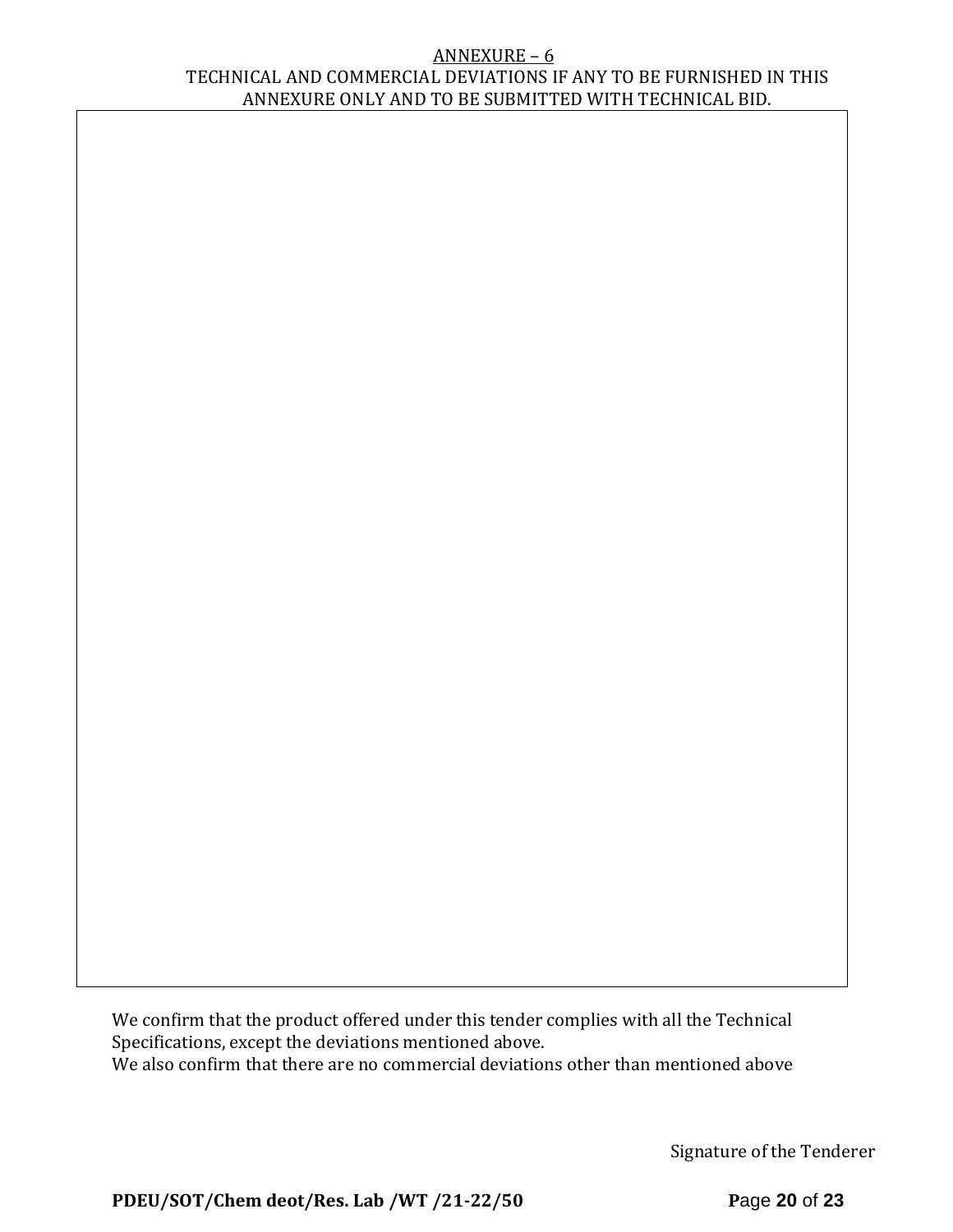## ANNEXURE- 7

## DETAILS OF THE EXPERIENCE FOR SUPPLY OF SIMILAR TYPE OF ITEMS IN LAST THREE YEARS FROM THE DUE DATE OF TENDER:

| Sr.<br>No | <b>ITEMS</b><br><b>SUPPLIED TO</b> | ORDER<br><b>REFERENCE</b><br>No. & DATE | <b>ITEMS</b> | Qty. | ORDER FULLY<br>EXECUTED.<br>YES/NO | STATUS, IF<br>ORDER UNDER<br><b>EXECUTION</b> | <b>REMARKS</b> |
|-----------|------------------------------------|-----------------------------------------|--------------|------|------------------------------------|-----------------------------------------------|----------------|
| 1)        |                                    |                                         |              |      |                                    |                                               |                |
| 2)        |                                    |                                         |              |      |                                    |                                               |                |
| 3)        |                                    |                                         |              |      |                                    |                                               |                |
| 4)        |                                    |                                         |              |      |                                    |                                               |                |
| 5)        |                                    |                                         |              |      |                                    |                                               |                |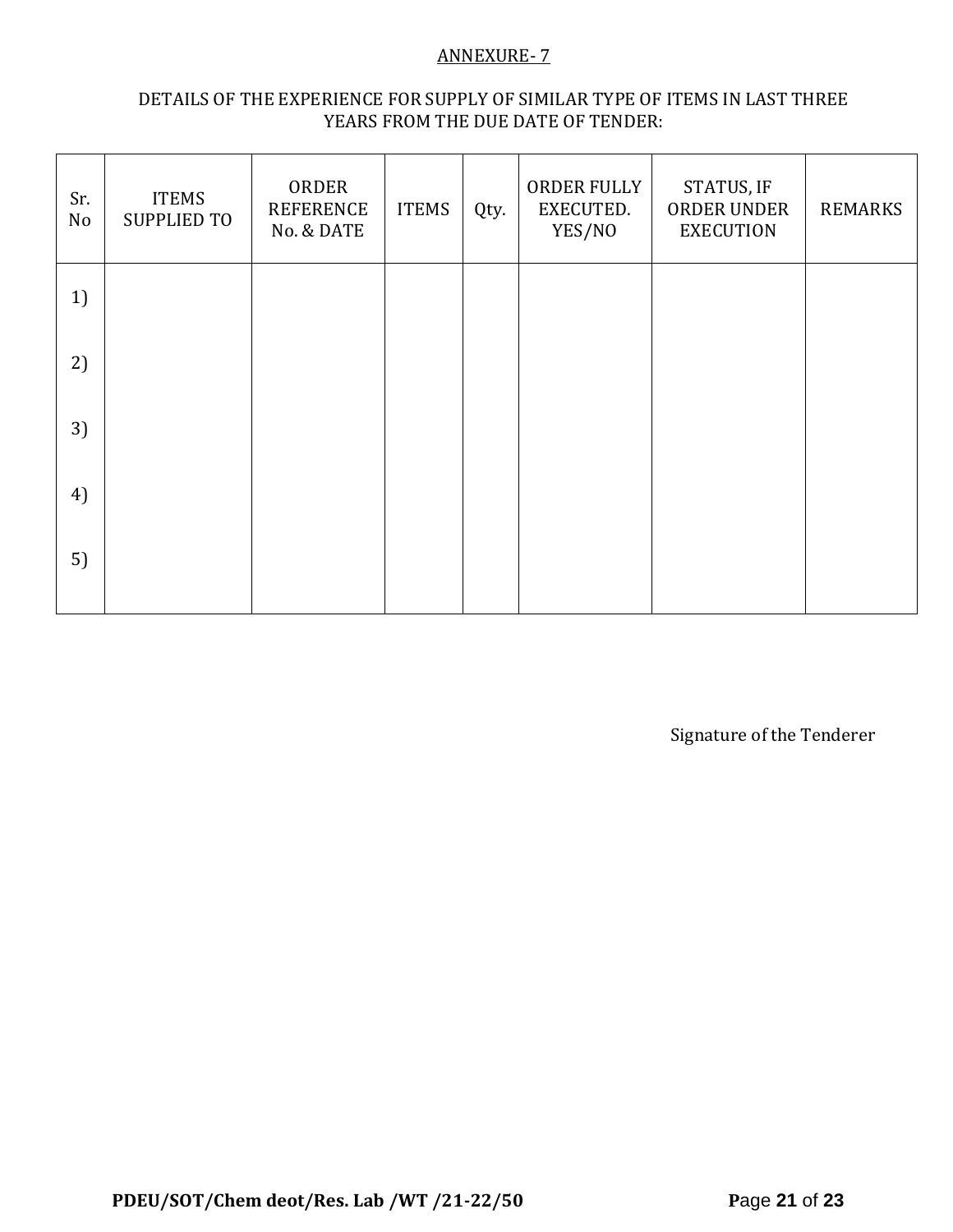#### ANNEXURE – 8

Subject: Supply of \_\_\_\_\_\_\_\_\_\_\_\_\_\_\_\_\_\_\_\_\_\_\_\_\_\_\_\_\_\_\_\_\_\_\_\_\_\_

Reference: Tender enquiry No. PDEU/ / Due on date: / / 200.

In connection with the above subject and reference I/ We confirm the following:

- 1. I / We, the undersigned have read and examined the Tender Specifications and commercial terms and conditions of tender under reference.
- 2. I / We, declare that our Technical Bid is strictly in line with the Tender specifications (except the deviations shown in Annexure No.7.
- 3. Further, I / We also agree that additional conditions / deviations, if any, found in the Commercial terms & conditions (except mentioned in the Annexure-7), our offer shall be outrightly rejected without assigning any reason thereof.

Seal of the Firm Signature of the Authorised Representatives of the firm

Date:

Name:

Status:

Name of the Tendering Firm / Agency: